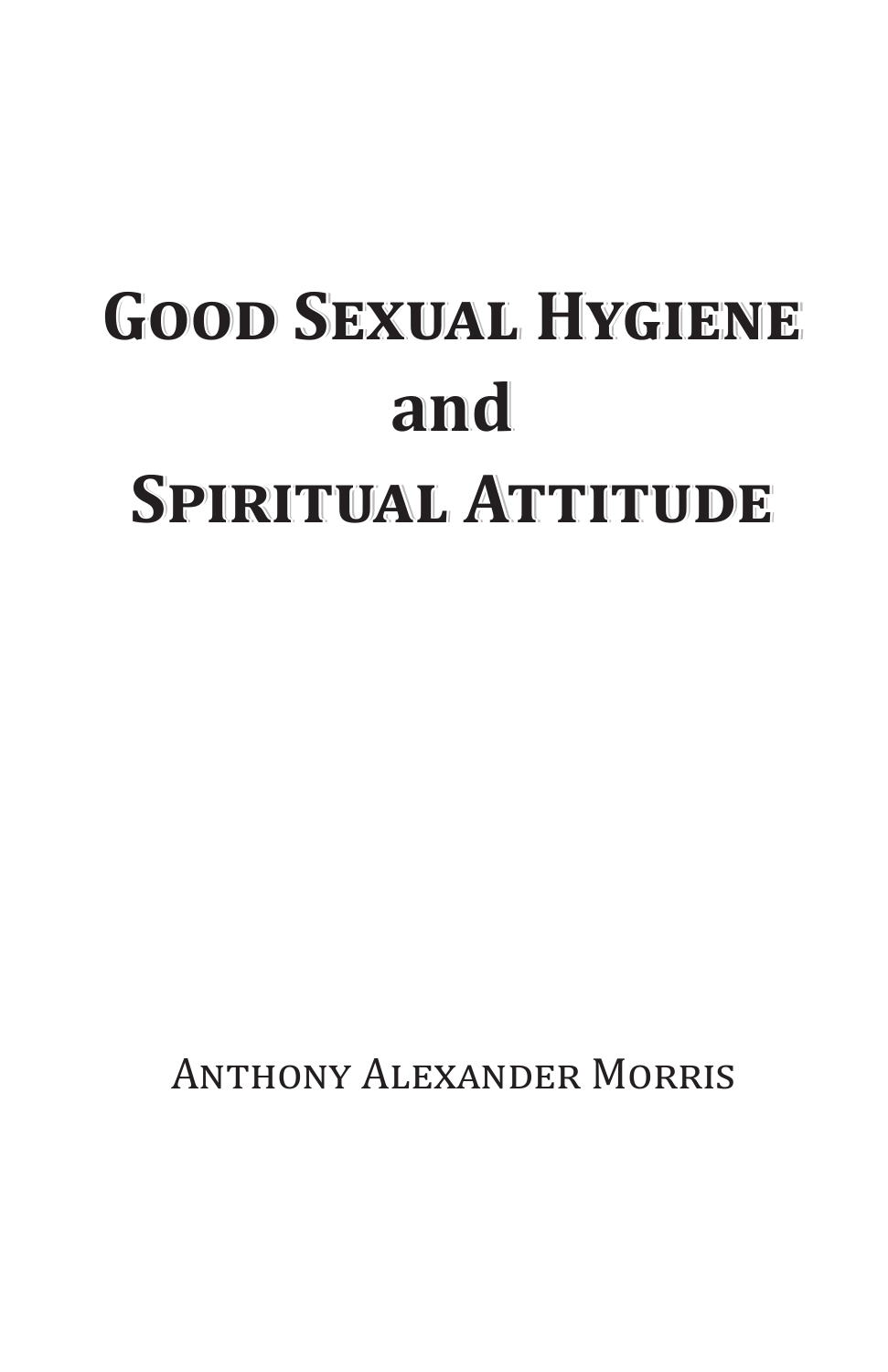ISBN 978-1-0980-6297-2 (paperback) ISBN 978-1-0980-6298-9 (digital)

Copyright © 2020 by Anthony Alexander Morris

All rights reserved. No part of this publication may be reproduced, distributed, or transmitted in any form or by any means, including photocopying, recording, or other electronic or mechanical methods without the prior written permission of the publisher. For permission requests, solicit the publisher via the address below.

Christian Faith Publishing, Inc. 832 Park Avenue Meadville, PA 16335 www.christianfaithpublishing.com

Cover image: MNStudio/shutterstock

| <b>BASAC</b> subject codes: |                                          |
|-----------------------------|------------------------------------------|
|                             | HEA042000 HEALTH & FITNESS/ Sexuality    |
|                             | MED102000 MEDICAL/ Mental Health         |
|                             | YAN051200 YOUTH ADULT NONFICTION/ Social |
|                             | topics/ Self-Esteem & Self-Reliance      |
|                             | TEC029000 TECHNOLOGY & ENGINEERING/      |
|                             | <b>Operations Research</b>               |
|                             | REL028000 RELIGION / Ethics              |

Printed in the United States of America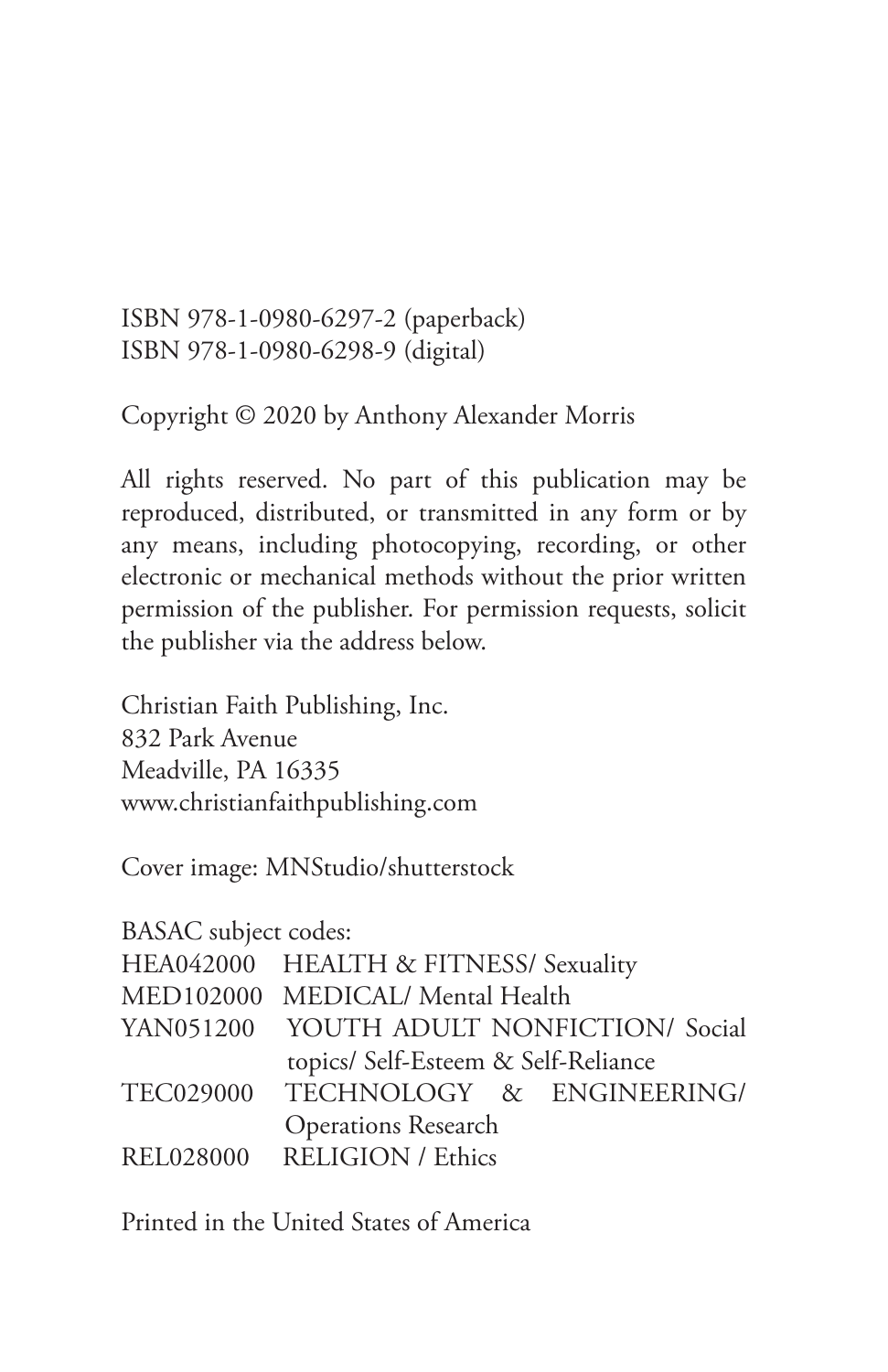## Contents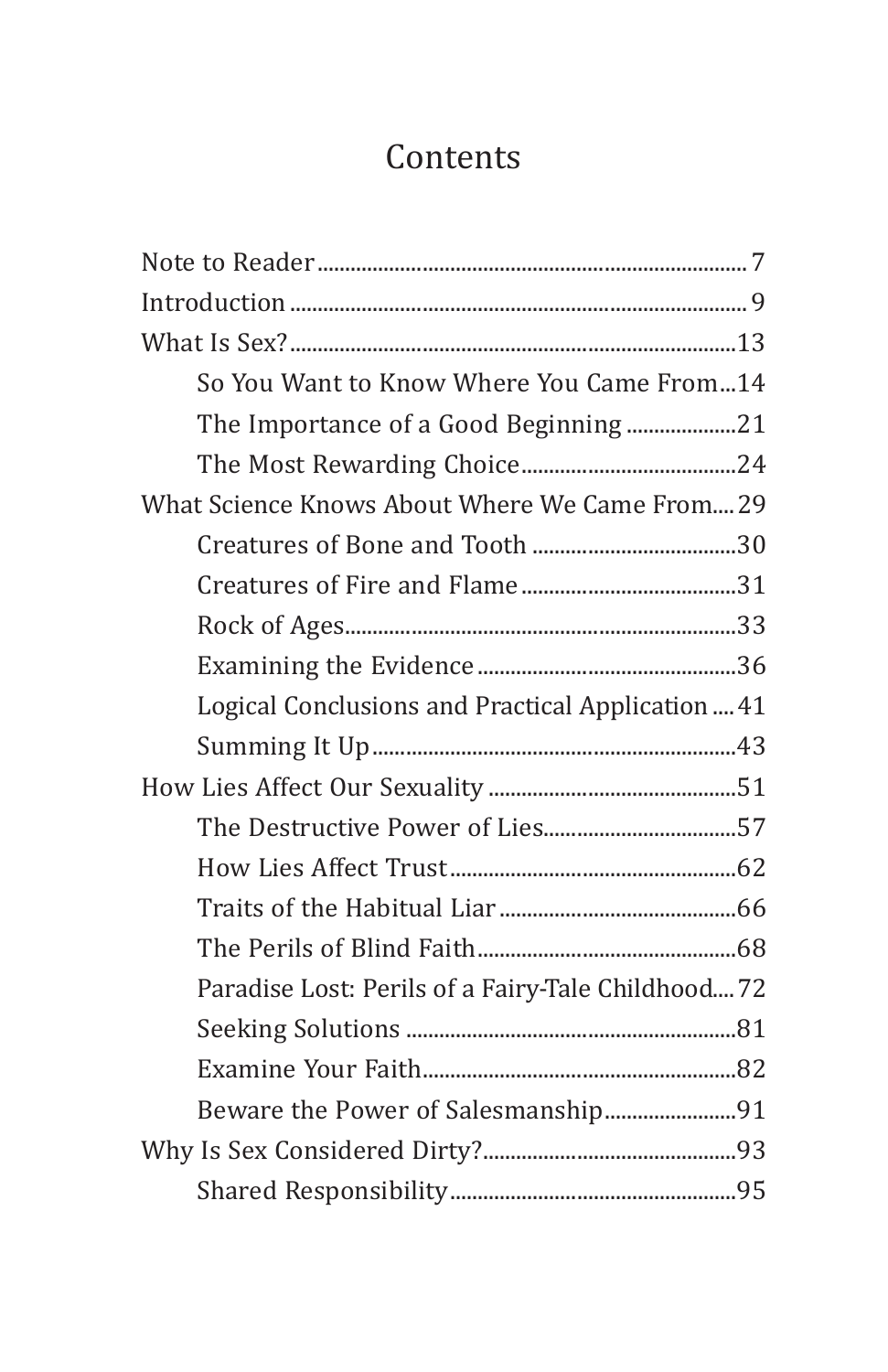| Don't Neglect Your Oral Cavity 106            |  |
|-----------------------------------------------|--|
| Cleanliness in Suboptimum Circumstances108    |  |
|                                               |  |
| Hygiene in Your Environment 113               |  |
|                                               |  |
|                                               |  |
|                                               |  |
|                                               |  |
| Devaluing Others' Pain for Entertainment 126  |  |
|                                               |  |
|                                               |  |
|                                               |  |
|                                               |  |
|                                               |  |
|                                               |  |
|                                               |  |
|                                               |  |
|                                               |  |
|                                               |  |
| Misappropriating God's Word 180               |  |
| Intoxicants and Altered Reality 185           |  |
| Fostering Disrespect of Oneself and Others189 |  |
|                                               |  |
|                                               |  |
|                                               |  |
|                                               |  |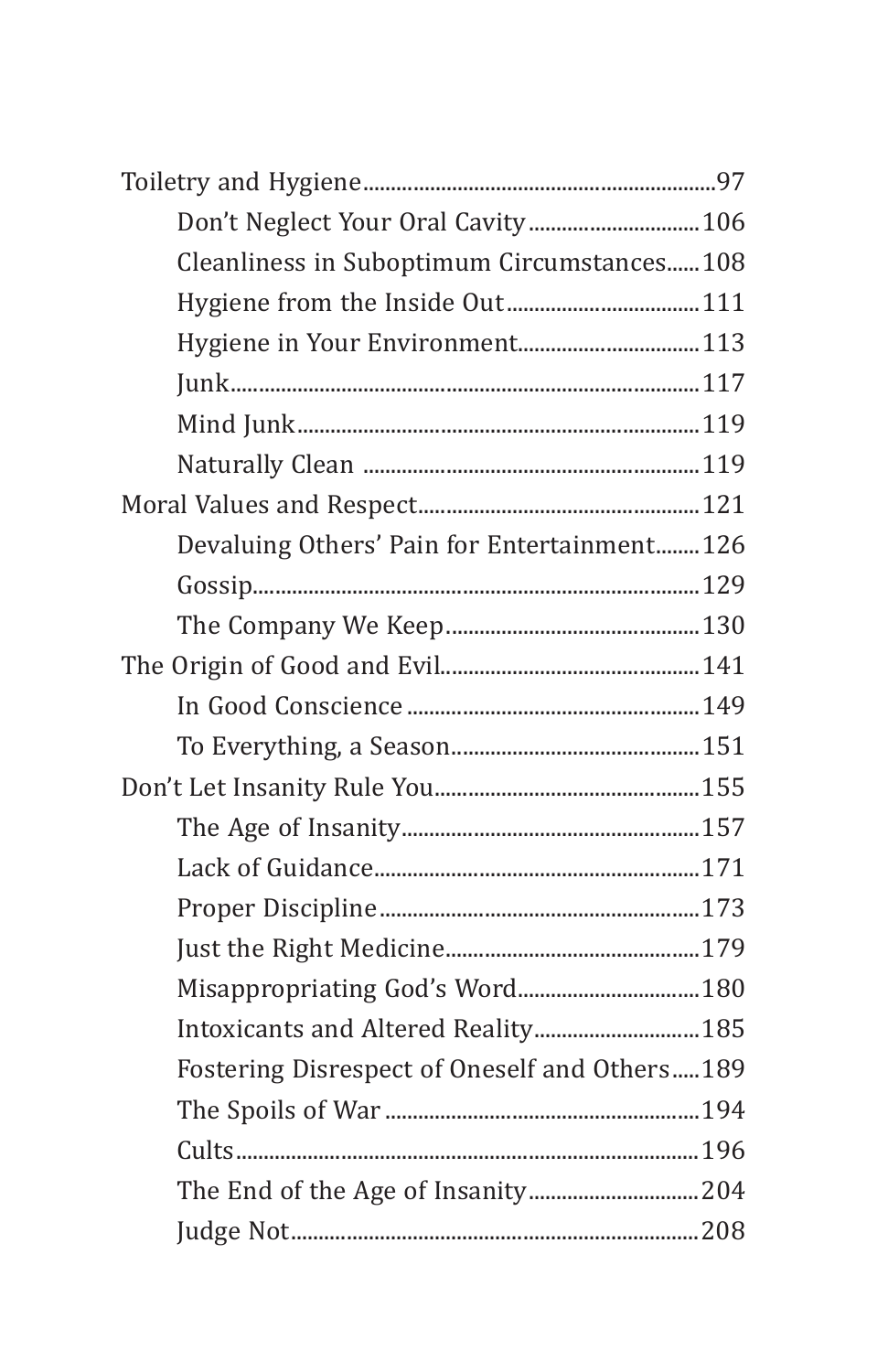| Start Walking Tall for What Is Right226 |  |
|-----------------------------------------|--|
|                                         |  |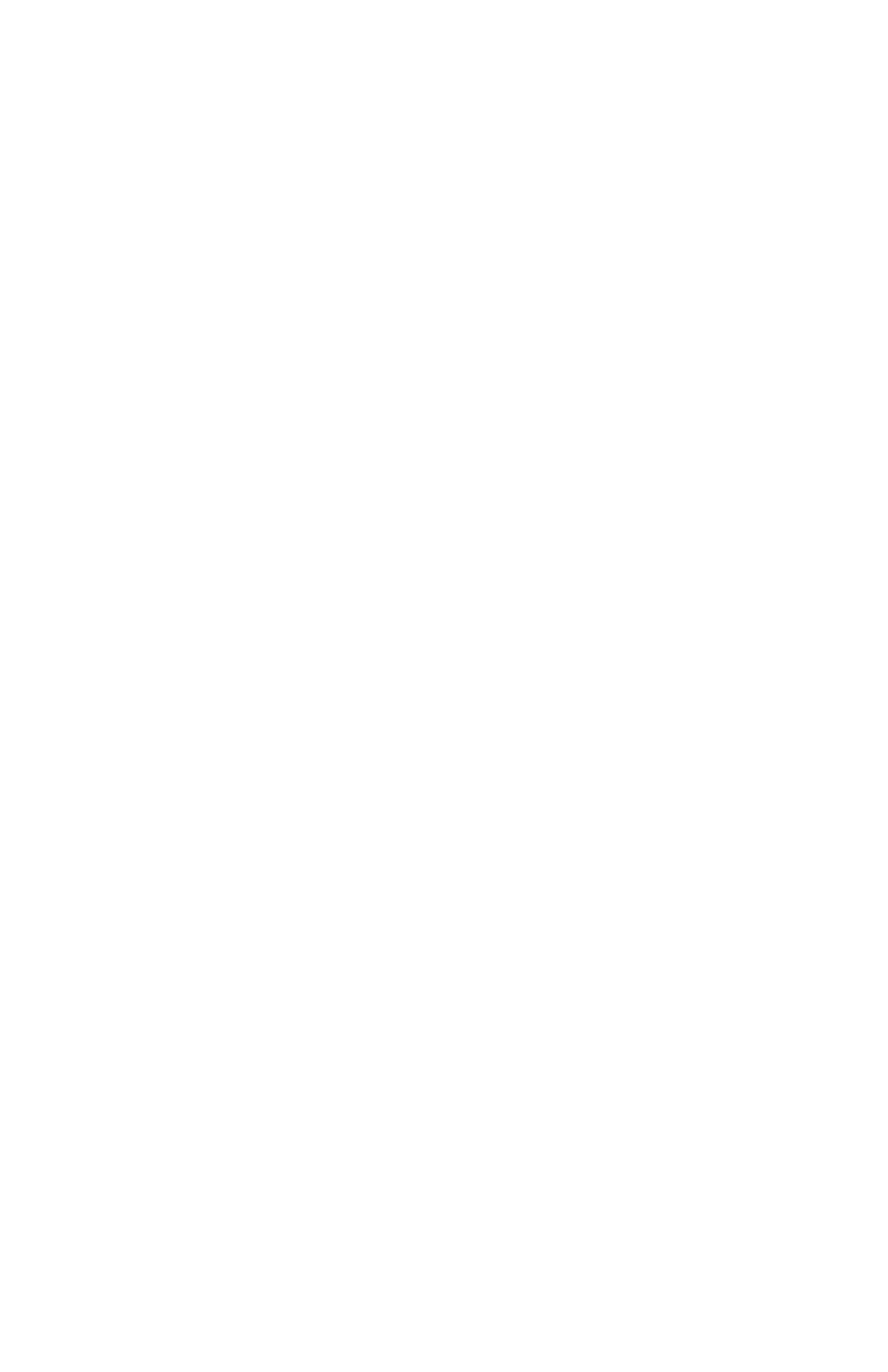## Note to Reader

This book is a counseling aid on spiritual ethics, sexuality, and health with advice to improve your moral attitude. It packs the potential to benefit people of all ages and can help everyone develop a desire to live by good ethical values. I have included many true stories from my own experience to help illustrate some of the concepts.

I reserve the right to not answer any questions, clarify any statements, interpret or explain any of the feelings contained within these pages.

All thoughts, views, and life experiences expressed within are mine and mine alone and, as such, are accountable to no one, nor are they to be interpreted by anyone.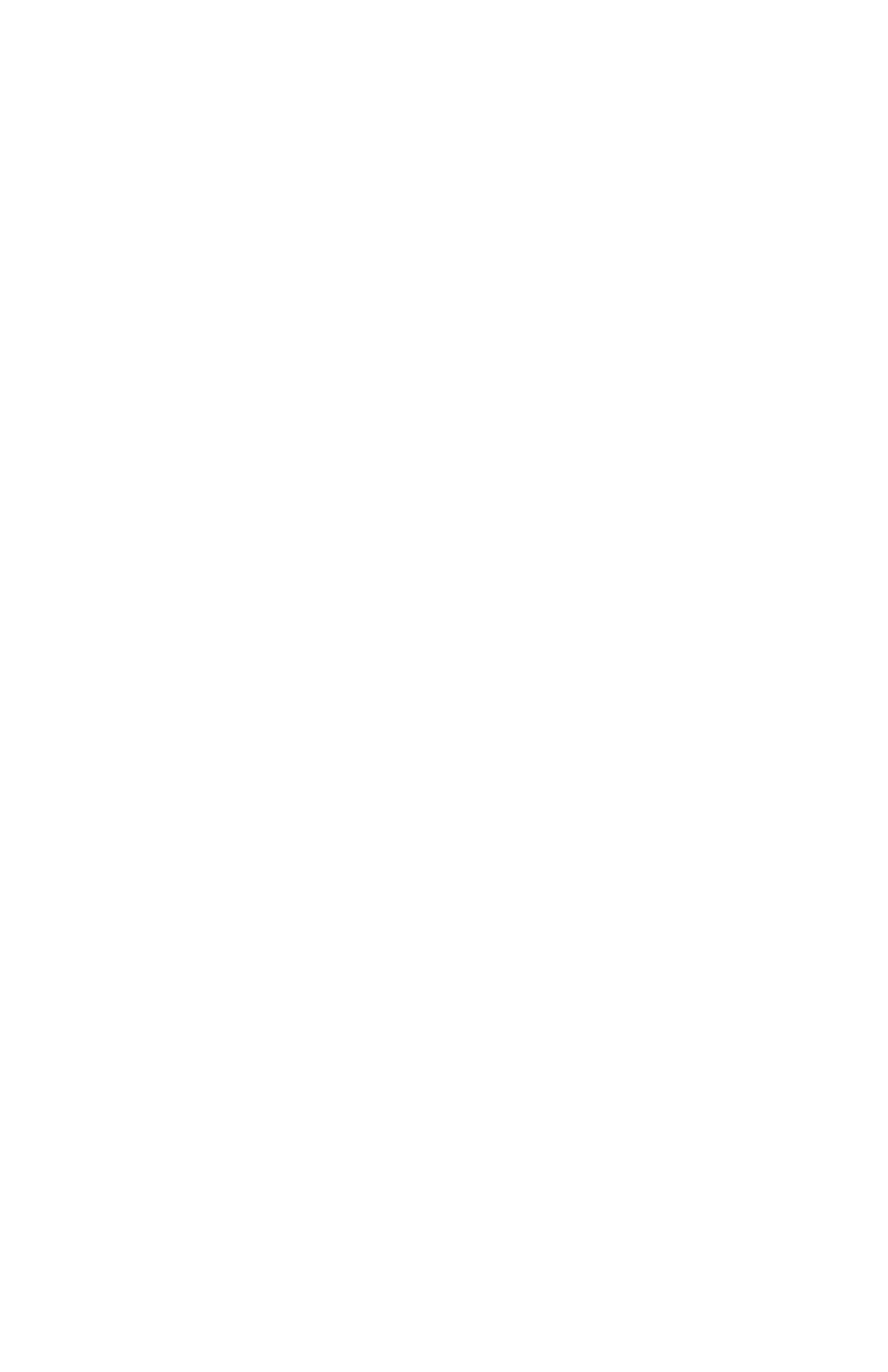## Introduction

*Good Sexual Hygiene and Spiritual Attitude* was written to help adults, parents, and children gain a better understanding of each other. It was also written to help make your marriage work or, hopefully, restore your marriage.

In today's society, there are many concerns that both parents and teenagers encounter which seem to go unnoticed because of the generation gap between them. When people are aware of these concerns, those of different ages often have very different views on them. This book covers many areas where myths or idle preferences obscure the truth and the consequences of wrong choices.

This book also looks at some ridiculous ancient social customs related to sexuality that are still rigidly practiced by most societies today, creating a lot of unhealthy attitudes between parents and their children. There appears to be a great deal of respect and harmony between parents and teens where the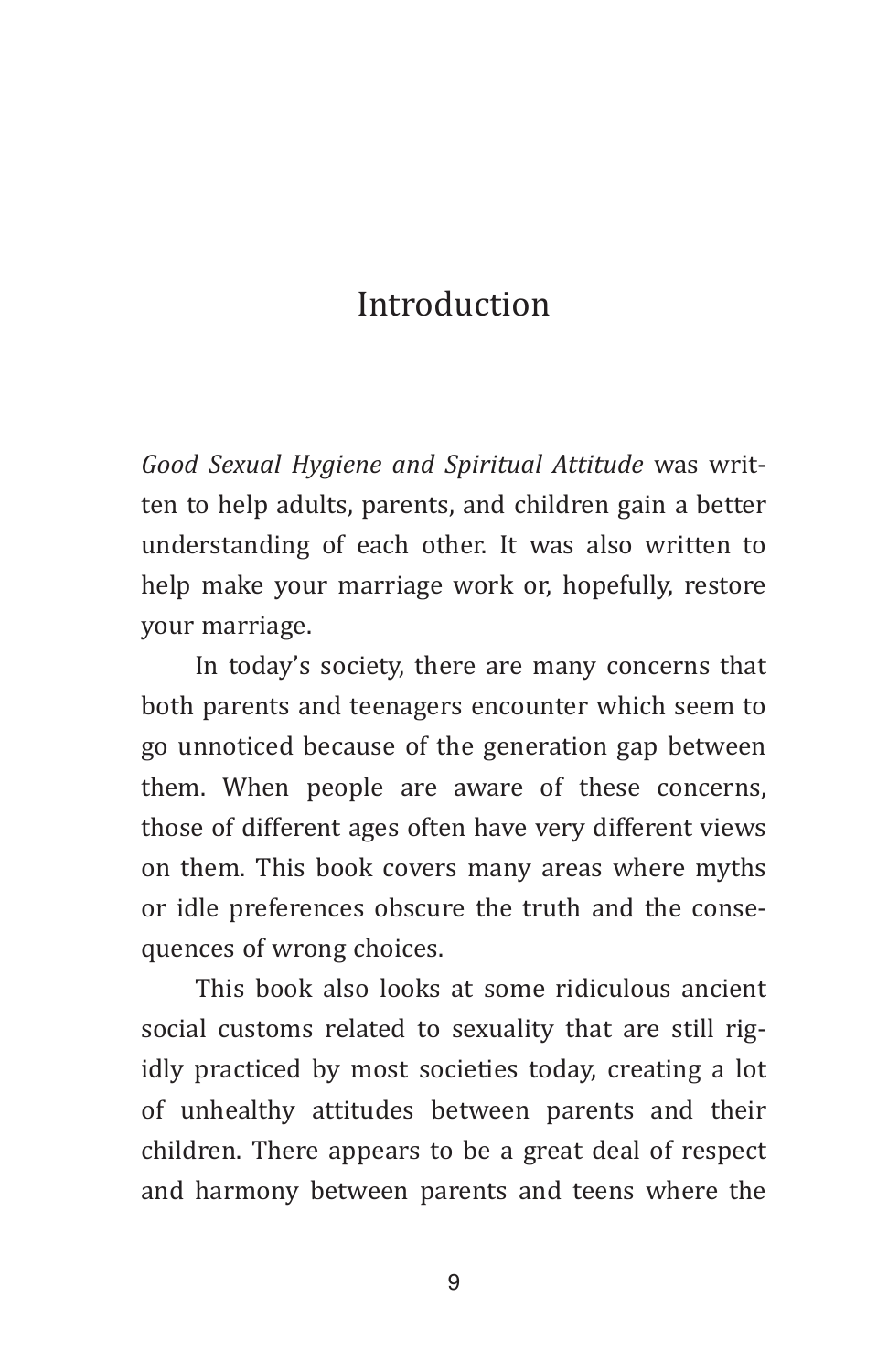#### ANTHONY AI FXANDER MORRIS

ancient social customs this book exposes are not practiced.

A number of dramatic and unique experiences have impacted my life, helping me to see what really is responsible for the generation gap frustrations. One was a lecture I received at the age of sixteen from a woman who overheard a remark I made to her son about using girls as casual sex toys. It infuriated her so much that she ended up lecturing us for over three hours about having a mature sexual attitude. It was an important lesson on how to live in purity of spirit and body instead of becoming a sexually irresponsible and immoral person destined for disappointment.

Our beliefs about our sexuality affect every other aspect of our lives. I have pondered observations many people don't seem to ever consider despite the profound impacts on their lives. This book explores subconscious natures that most never see about themselves, natures which can destroy their life's potential, their marriage, and other relationships.

I hope you will be deeply inspired when you read about the many benefits revealed here, which I believe can enrich your life. *Good Sexual Hygiene and Spiritual Attitude* is an excellent source of instruction for everyone. It is very useful in helping parents understand hidden stresses their children endure but don't know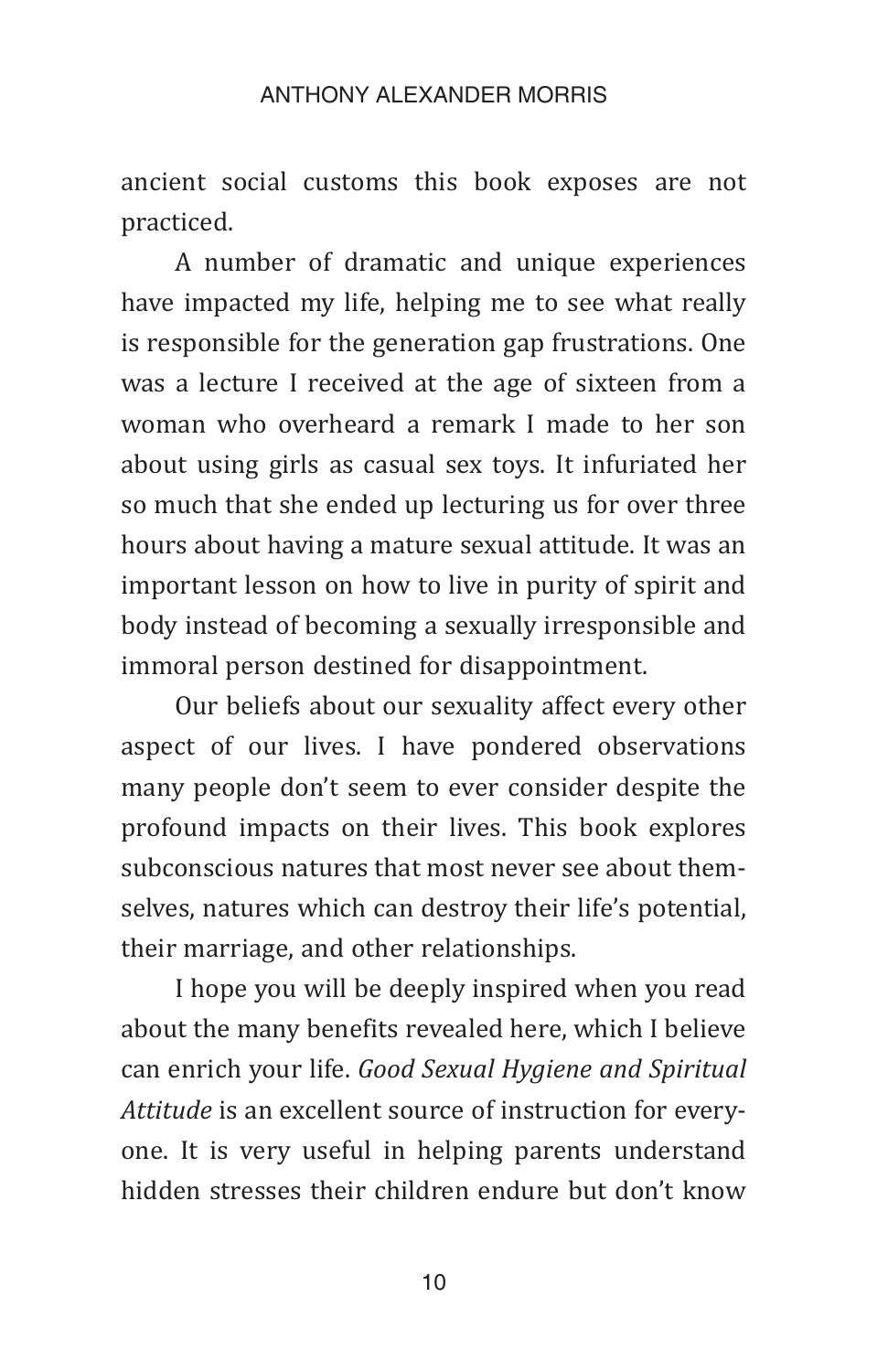#### Introduction

how to explain to adults. It emphasizes how the practice of good spiritual and sexual habits will greatly reduce the frustrating risk of becoming a victim of sex-related diseases, the regrets of sexual molestation, the risks associated with escaping to drugs or gangs, etc. This book exposes the guts of these problems and gives simple solutions to resolve the frustration.

It's never too late to change once you know what you need to do.

Some of the doctrine is very bluntly stated, as though it is giving you a serious talking to, and it is. Simple illustrations from true stories are used as well to express the importance of practicing good sexual hygiene and spiritual attitudes.

One last thought to leave with you: when you fly over a country, you learn very little about it. However, if you walk through that country, you learn far more. Speed-reading this material will result in little (if any) benefit to you. So read *Good Sexual Hygiene and Spiritual Attitude* with a concern to get a thorough understanding of its relevance.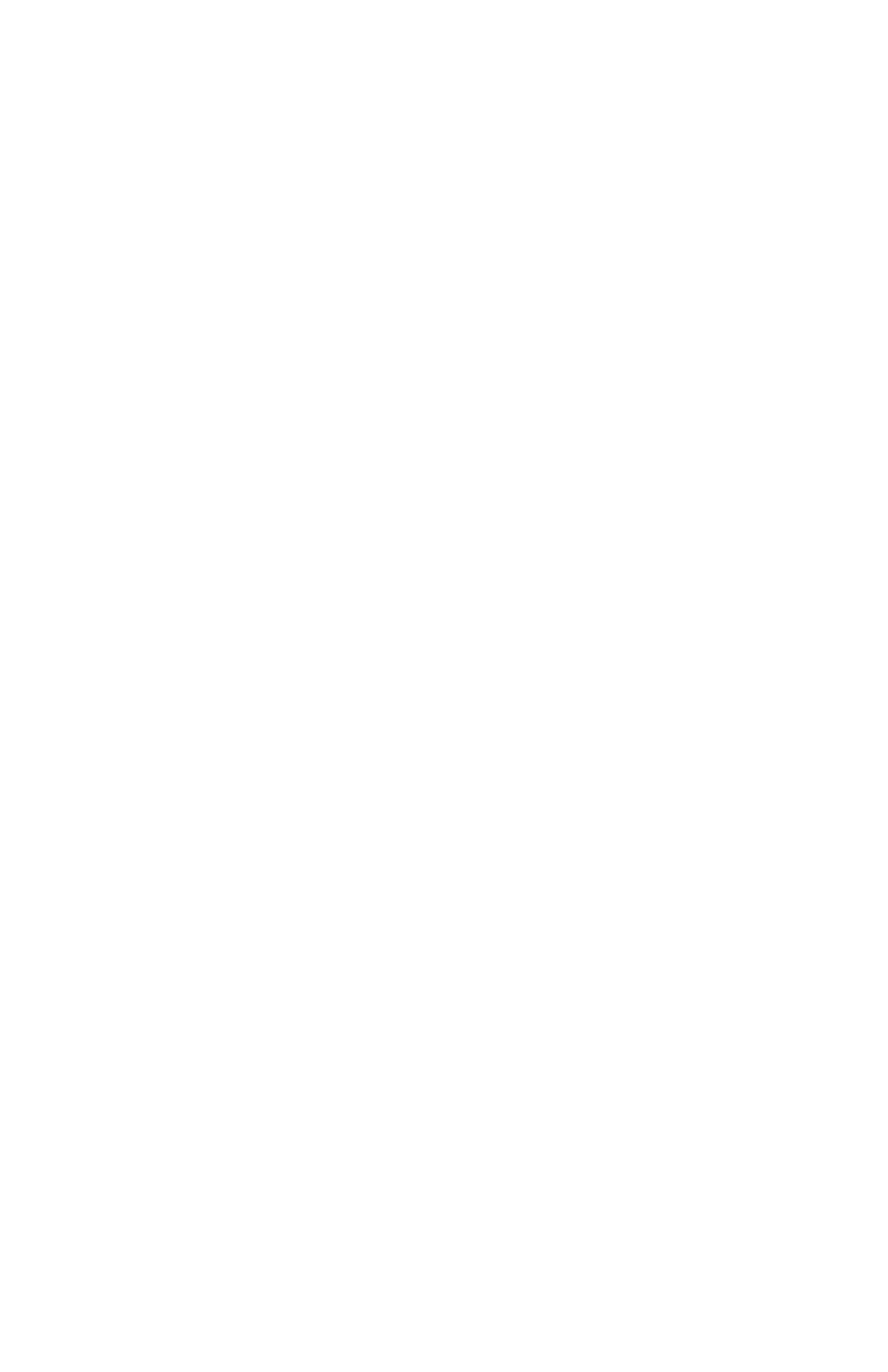## What Is Sex?

*The laws of nature can't be changed to suit anyone's personal desired preferences. Nature can't be bribed. And nature is indifferent to the cost of ignorance. Therefore, no matter how much you think you know about sexuality, it is important to read this chapter because it sets a mood for the following chapters to help you understand the purpose of their content.*

Even the most honest and confident parents can feel uneasy about discussing sex with their children, in part, because pagan taboos have created shame about human sexuality. When a child asks, "Where did I come from?" many parents talk around or completely change the subject because they don't want to discuss it with their children. This leaves our children confused and having to find out for themselves.

By providing our children with open, honest, and realistic communication from birth, we encourage them to also be open and honest with us. Even when they bring up difficult subjects such as sex, encourage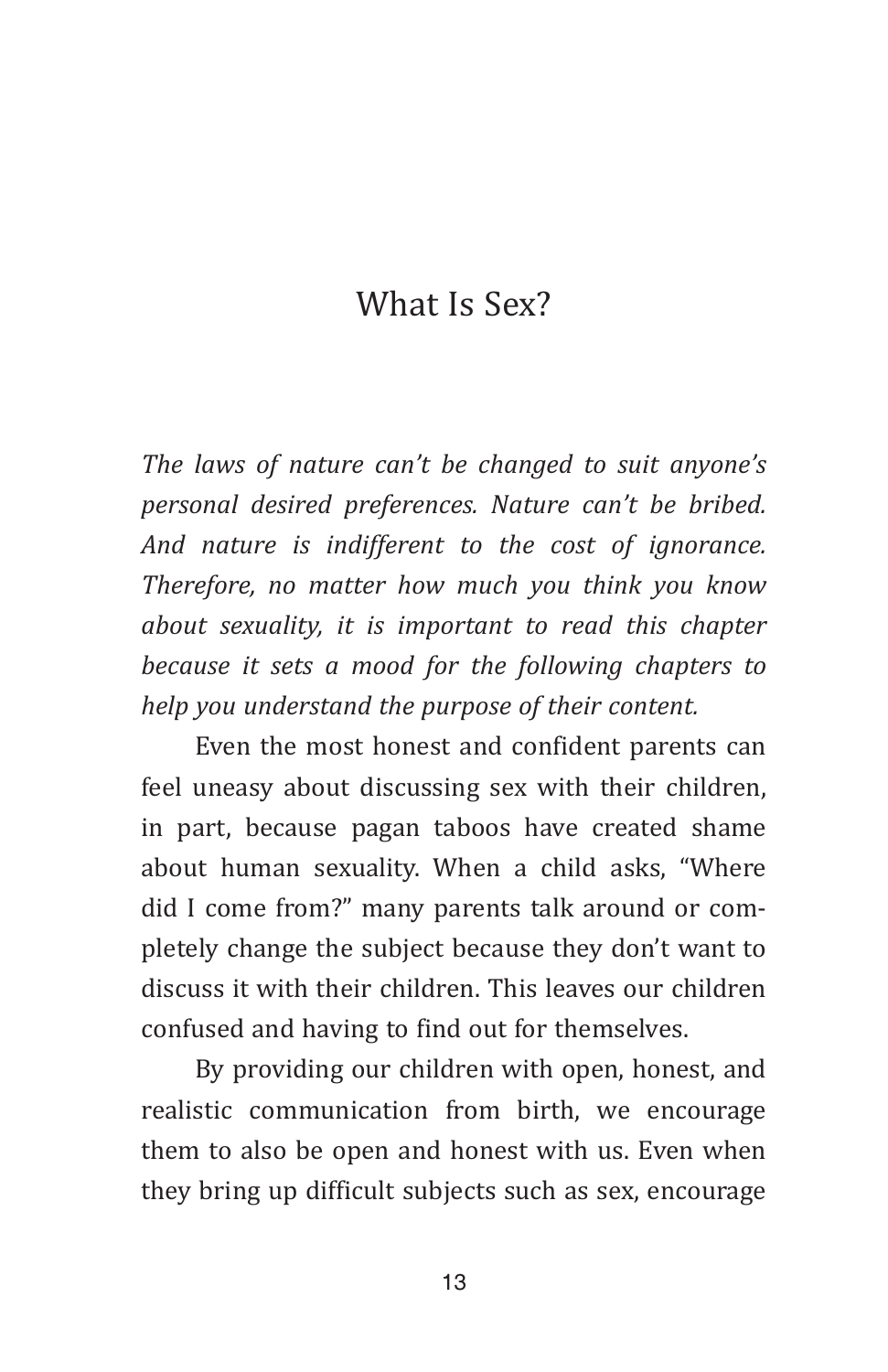them to ask questions and try to provide satisfactory answers. This will provide them with a good, strong foundation.

After reading this chapter, you can decide whether or not it conflicts with your ideas on teaching your child about sex.

## *So You Want to Know Where You Came From*

The short answer to that is: from your parents, but that does not answer your question properly at all. To understand where you came from and what sex has to do with where you came from, first you need to know something about how your body works.

All body parts are the same in boys and girls except their sex organs. The sex organs determine whether you are of the male gender (boys) or the female gender (girls). Both male and female people have legs, arms, a head, a chest cavity, and a stomach area. Also, both genders have vital life-supporting organs that are the same and are essential for life, like your heart and lungs, your liver, and kidneys.

Most organs work in a specialized system. One example is the respiratory system. It consists of your nose, mouth, throat, windpipe, and lungs, which work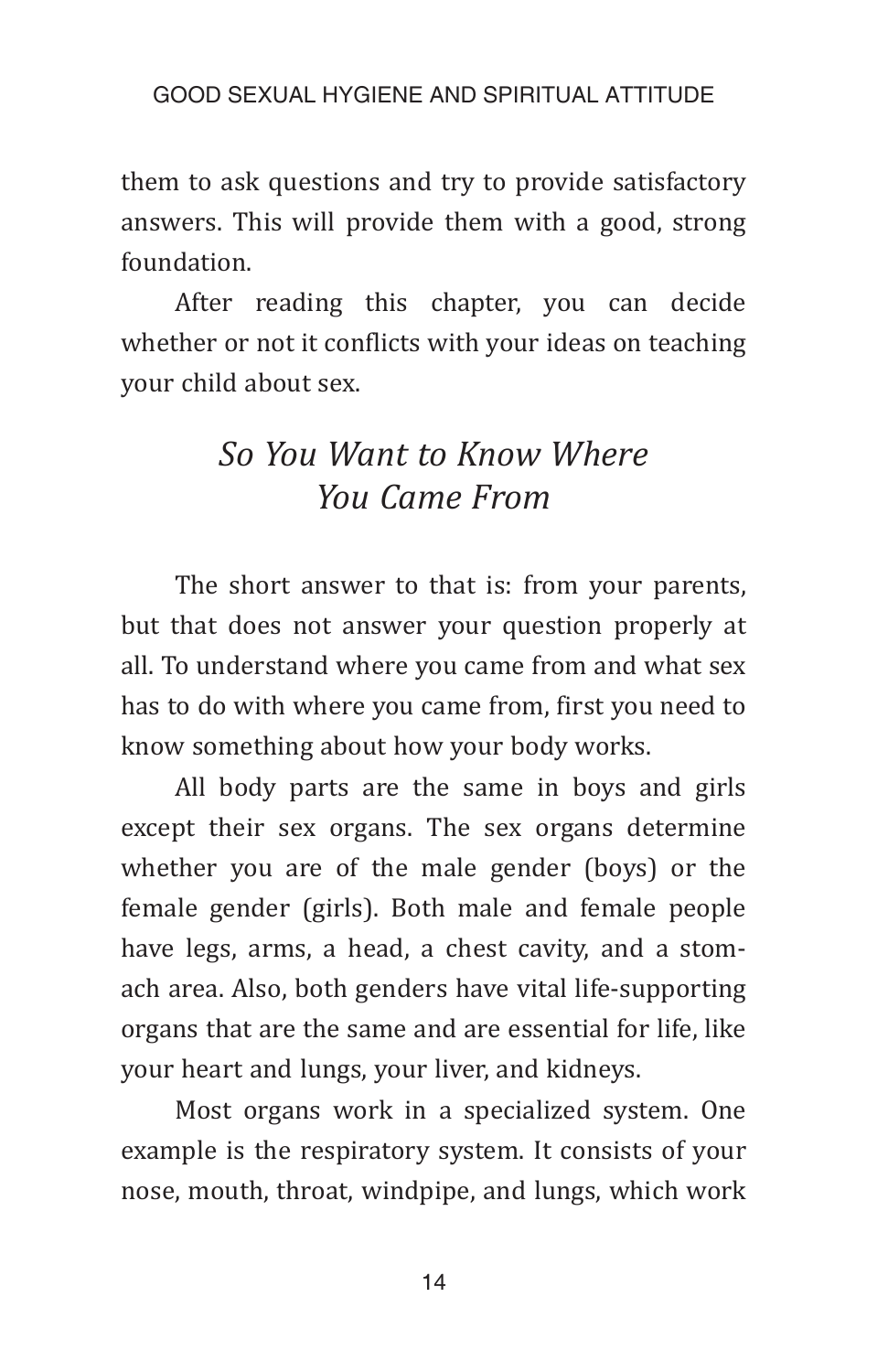together to get oxygen from the air for the body. The respiratory system cooperates with the circulatory system, which carries the oxygen from the lungs to every one of the billions of cells of your body.

Another example is your digestive system, which begins with your mouth to take in and chew your food. Your esophagus carries that food to your stomach, which further breaks down the food to get the nutrients ready to be absorbed through your small intestine and large intestines and into the circulatory system, which carries nutrients (along with oxygen) to all the cells of your body. And finally, your rectum gets rid of the waste, the leftover material not absorbed to feed your body.

All the required organ systems for your body to live are complete in your body.

The sex organs form the reproduction system, which produces babies. Unlike the other systems, the sexual organ systems of a male and female are different and *incomplete* in either gender and must work together to perform their function. In other words, to produce babies, the reproductive system of one person must depend on an association with organs from a person of the other gender.

The reproductive system also must grow up, or mature, before it can produce life. (Similarly, babies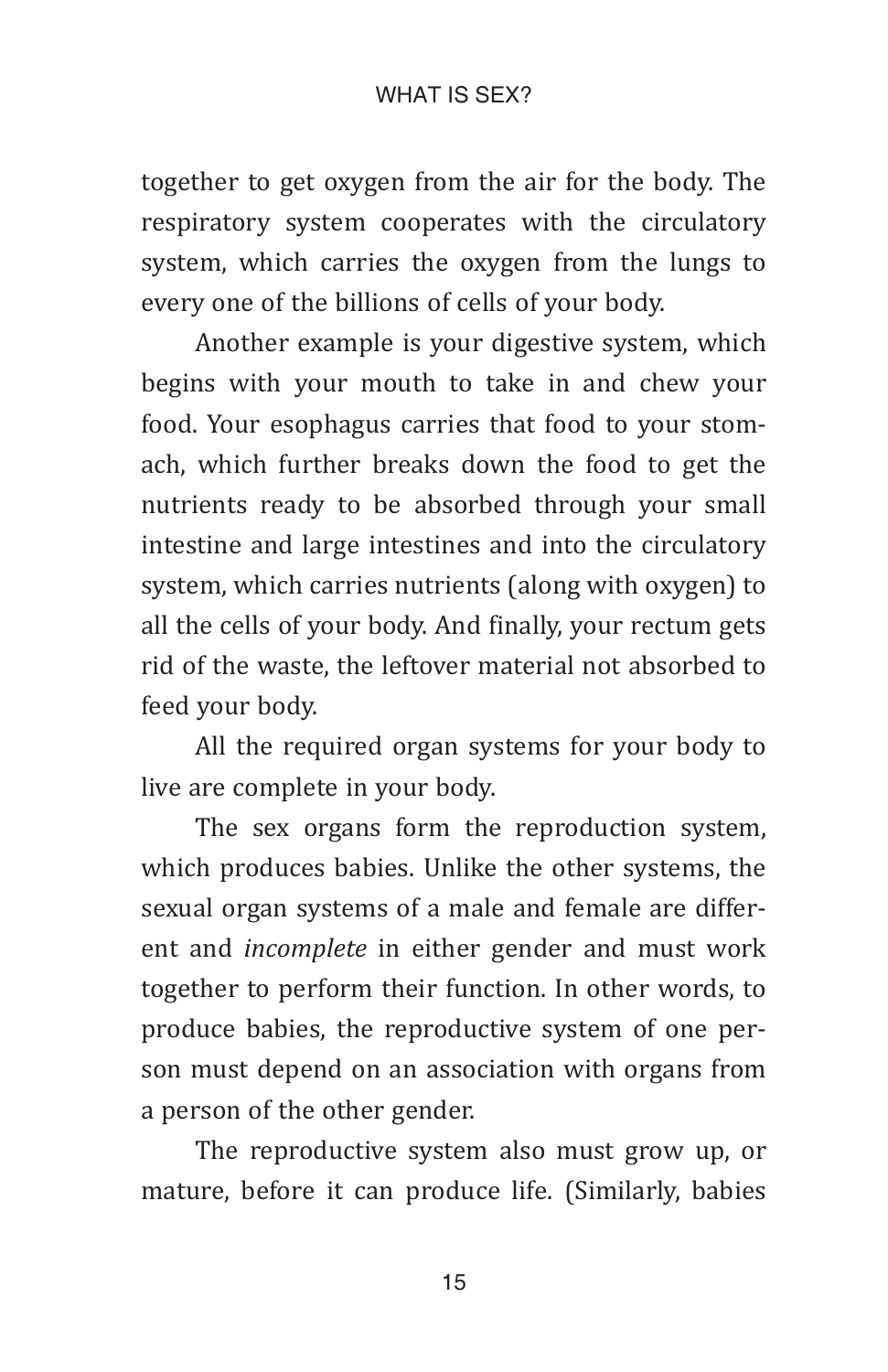#### ANTHONY ALEXANDER MORRIS

must grow up to become young men and women before they are mature enough to look after themselves and others.)

When a female baby is born, she carries all of her ova or egg cells that can produce babies in her ovaries. (One of the eggs, or ova, by itself is called an ovum.) However, none of these ova can produce babies until after she reaches her adolescent years, when her menstrual cycles begin (usually between age ten to sixteen); and they will not produce babies unless they are fertilized.

When a male reaches adolescence, his body is capable of producing sperm cells that can stimulate the ova in a female to grow into babies. This stimulating process is called fertilization.

We can think of fertilization as adding the missing part (ingredient) that is needed to start it growing or working. It is somewhat like adding water to a seed to make it grow. Or we can think of it as a car which needs fuel to energize it and a key to start it. In each example, something must be added to make it grow or start.

Normally, in each female, one ovum each month becomes ready for fertilization. The female's body prepares a place for the fertilized egg to grow by using nutrient-rich blood to create a special lining in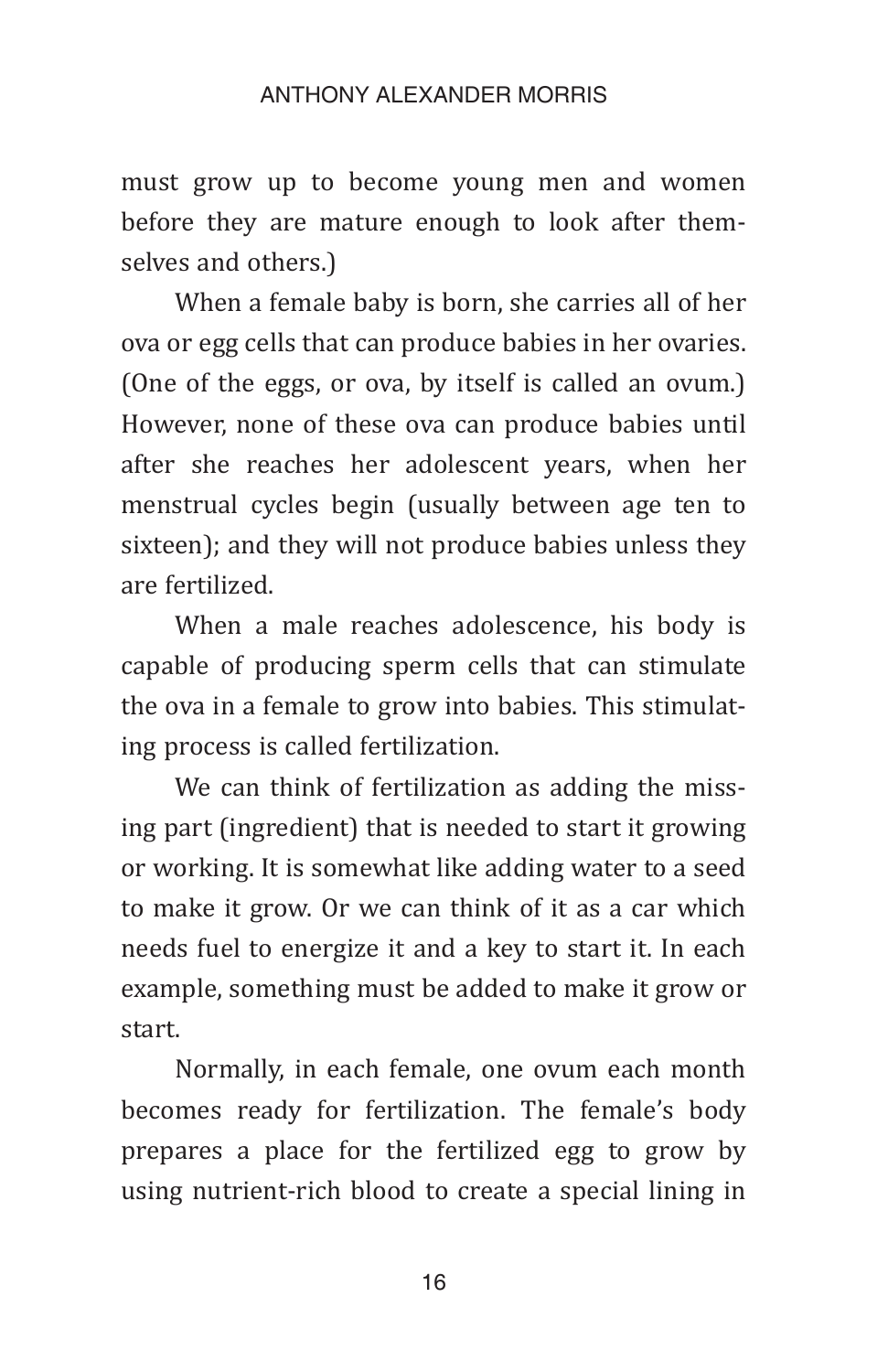the uterus, which is also called a womb. If the egg is not fertilized, the lining and the egg are shed from her body in a process called menstrual flow.

This monthly cycle repeats itself until an ovum is fertilized, resulting in pregnancy. (After pregnancy, the cycle resumes until the female reaches menopause, which varies from age thirty-five to fifty-eight. When menopause is completely finished, the woman can no longer become pregnant.)

Sexual fertilization starts the growth of a baby and gives the child features that look somewhat like their fathering parent and somewhat like their mother. The baby's genes come from the combined genes they inherit from their birth parents. The sexual organ systems of a man's and a woman's bodies must work together to make one complete sexual organ system to produce their offspring.

The cycle of birth begins in the testicles of the fathering parent. The testicles are glands which produce millions of tiny sperm cells. These are the father's reproductive cells. The sperm cells mix with fluids from the prostate and bulbourethral  $(bəl-f)$ bō-yu̇-ˈrē-thrəl) glands to make a thick, milky-looking secretion called semen. The sperm cells look like tadpoles swimming around in this solution. However,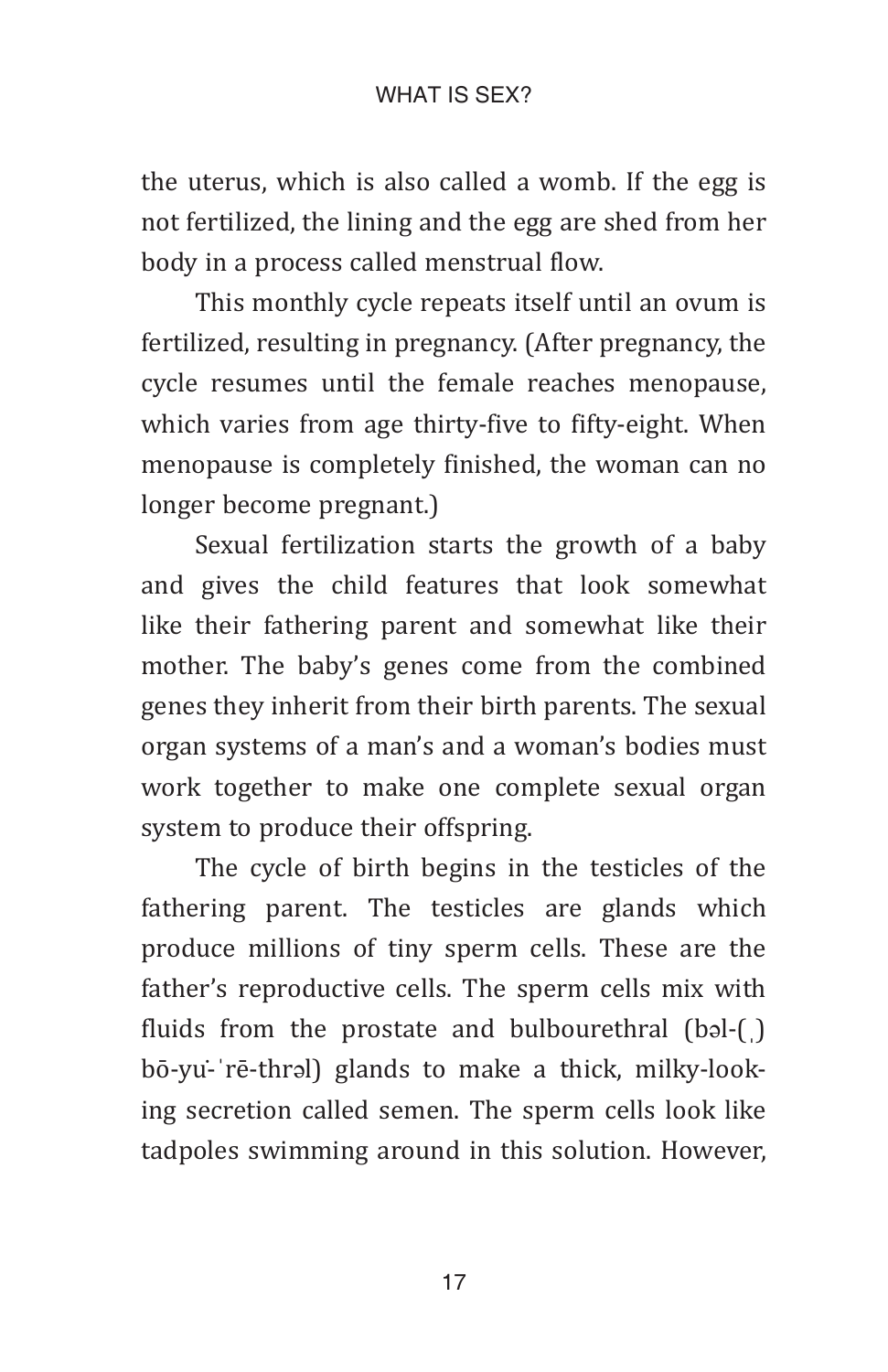they are so small that a microscope is needed to see them.

The male sexual organ system is stimulated in much the same way as the saliva glands in your mouth are stimulated. When you think of food that is delicious to eat, it causes an increased flow of saliva; your mouth waters.

When the male is thinking of a female he feels affectionate love for, his sexual organs are stimulated. This causes the artery blood vessels in his penis to dilate. The dilated arteries cause an increased volume of blood to flow into the muscular tissues of his penis. This pressure buildup is assisted by the veins, restricting their drainage flow back toward the heart. Thus, the penis's muscular tissue becomes engorged with blood, which causes it to inflate and lengthen (somewhat like a balloon filling with air) to become a firm shaft. When a male's penis is stimulated in this way, it is called an erection.

The penis of the fathering parent and the vagina of the mothering parent are the indicating difference between a male and a female and are designed to fit together. To do this, the male must become stimulated to produce an erection. This is necessary so a male can penetrate his penis into the vault of his female partner's vagina. This process is called copulation or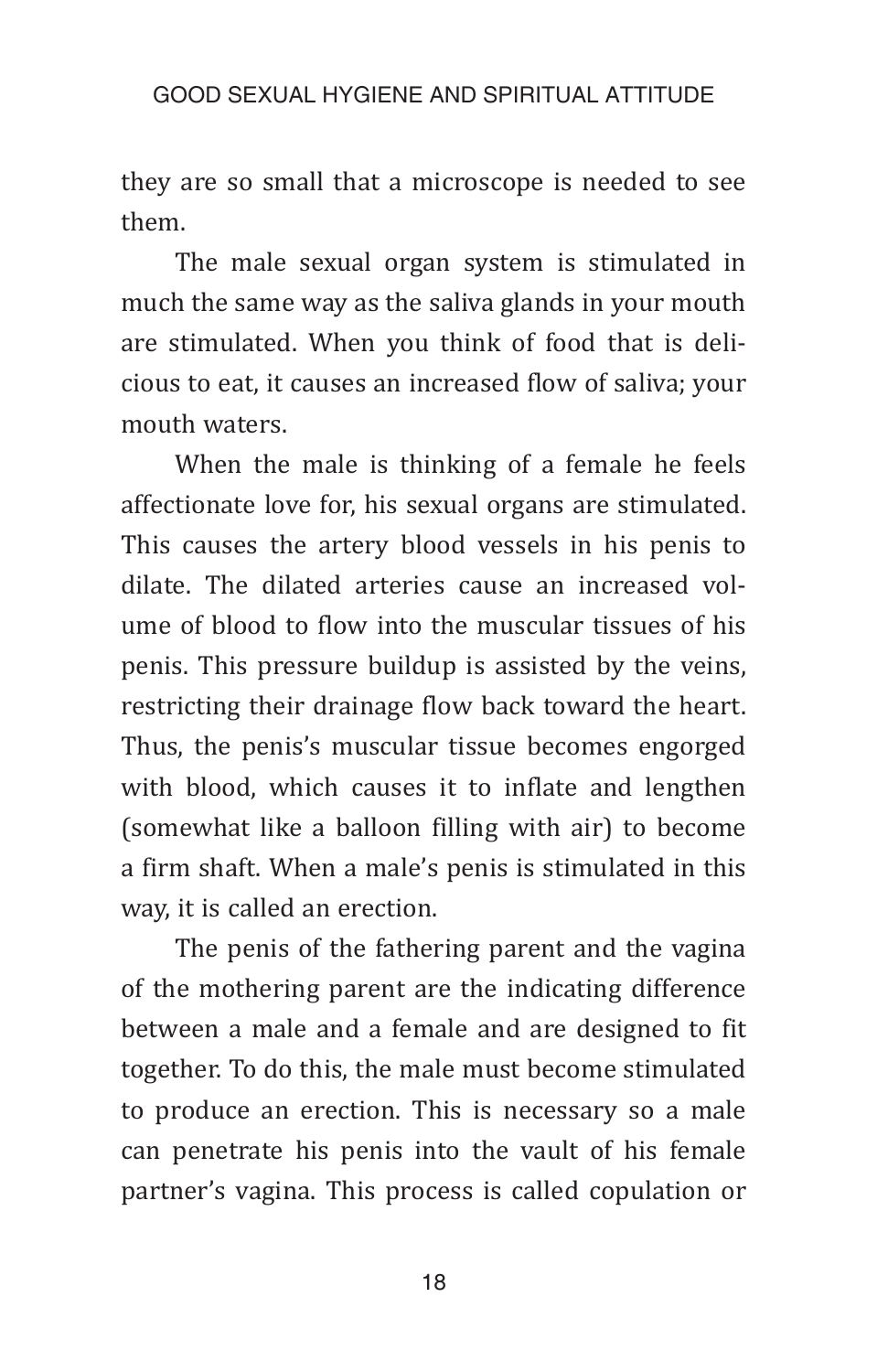sexual intercourse. By this connected passage, the semen solution carrying sperm cells is safely transferred from his body to hers.

However, this does not usually happen automatically upon sexual contact of the connected sexual organs. A reciprocating action of the male's erection sliding in and out in a somewhat repetitive motion further arouses stimulation until involuntary muscle contractions start in the male's reproductive system. (An example of involuntary contractions is hiccups. You can't control when they will happen.) The involuntary contractions of the male's sex organs work like a pump, safely injecting semen deep into the female's vagina. This muscle contraction of the male's sexual organs is called ejaculation.

The transferred sperm cells in the semen solution swim to the womb of the female's body. To further assist the sperm cells to reach their destination, the female's sexual organs also are stimulated. The reciprocating action of the connected sexual organs induces sensations in her body to secrete fluid into the vaginal vault to dilute the thick semen solution. This makes it easier for the sperm cells to swim to the ovum (or egg cell), which is waiting near the ovary. Only one out of these thousands of sperm cells will unite with the ovum to produce a fertile embryo.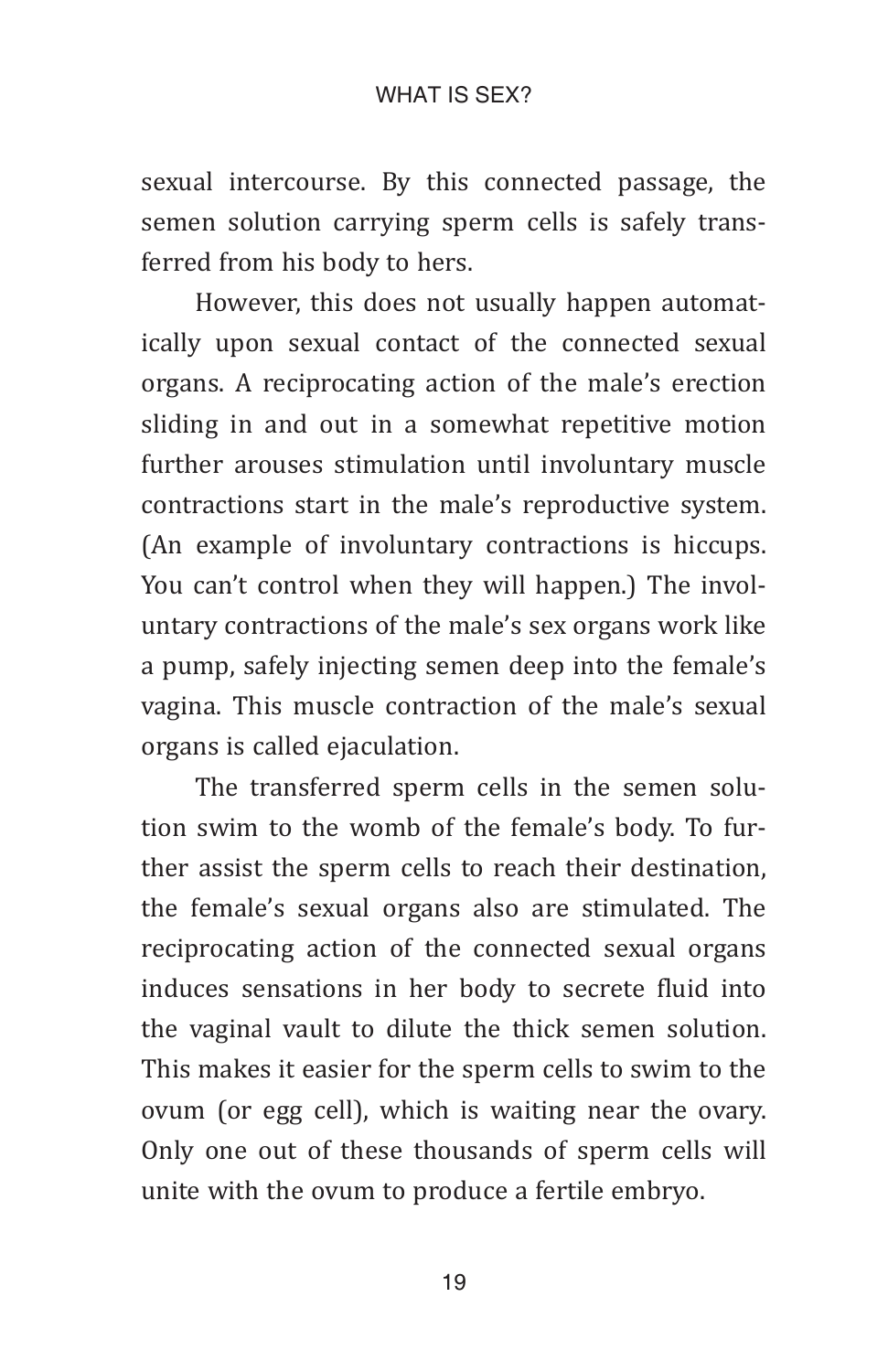#### ANTHONY ALEXANDER MORRIS

The embryo travels from the fallopian tube to the female's uterus, where it develops into a baby.

In the latter stages of development, when the embryo starts to take on the look of a baby, it is called a fetus. However, from the time of inception/pregnancy, it is a live human that is developing into a baby.

Sometimes, more than one ovum is ready for fertilization, and sometimes a single embryo develops into more than one baby, resulting in twins or even more babies all developing at the same time.

Since babies develop in the female's body, there are more extensively developed sex organs in her body than there are in the male's body. However, neither a man nor a woman can produce a baby without the assistance of the other one because both must work together to make one complete sex organ system.

The mother's uterus provides nourishment, warmth, and protection while the baby develops over the next nine months. At the time the baby no longer needs its mother's internal assistance to live and grow, the baby is ready to be born.

To be born means to come out after being developed. An example of this is a car factory. All that is required to make the cars and support the factory is brought to it as material and energy supplies that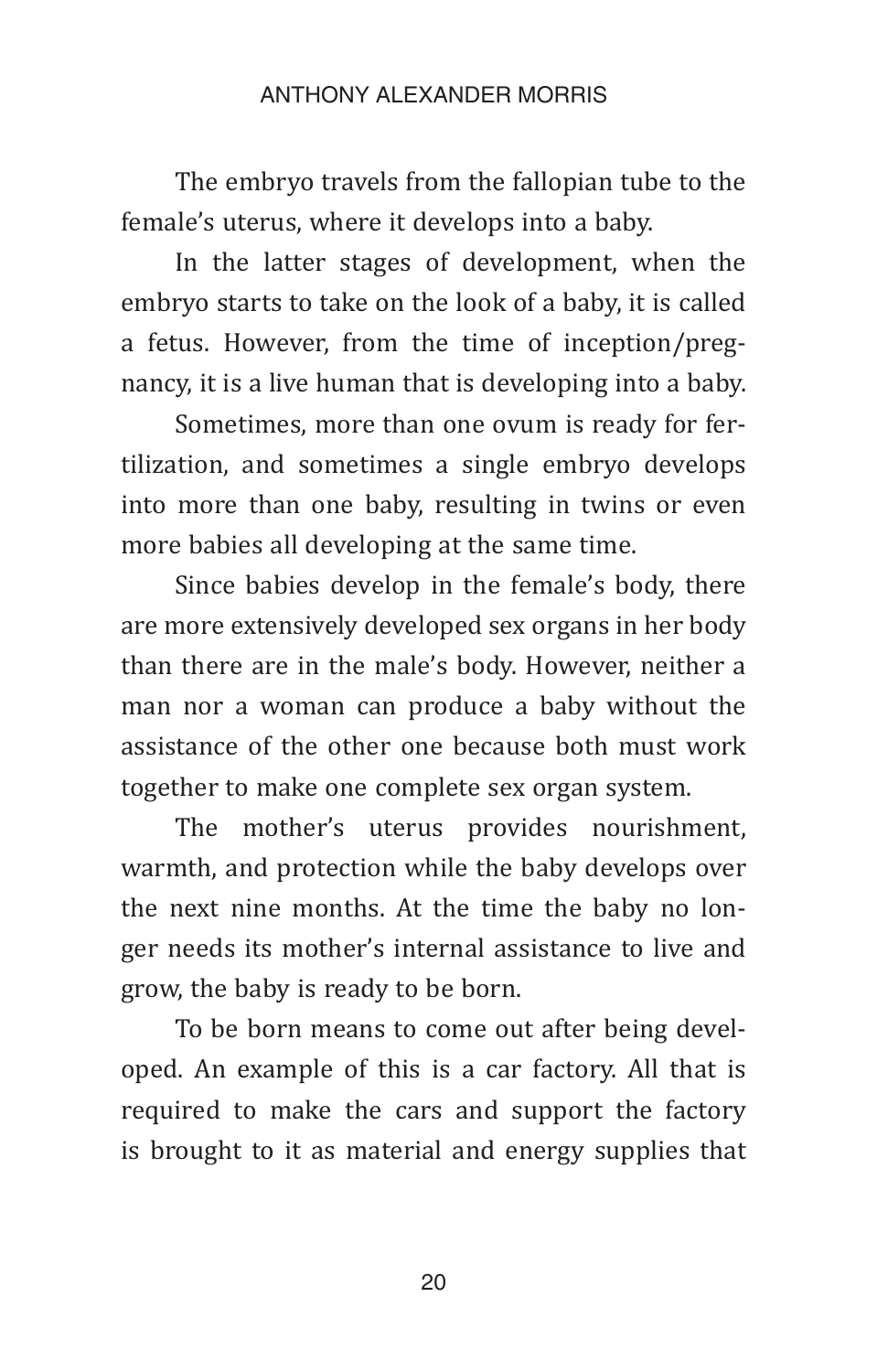feed the system. With the materials, energy is used to assemble the cars.

However, the cars can't go on their own while being assembled because they are not fully developed yet. After the cars are assembled, they are ready to come out and go on their own without the support of the factory. In much the same way, a mother takes in nourishment to support her own energy needs and the energy needs of the baby that is developing inside her body.

The interaction when a male and female are together is called coitus, but it is better known as sexual intercourse. The function of sexual intercourse is not spontaneous. It is the result of a mental decision of cooperation between a man and a woman. Thus, the interaction of sexual intercourse only happens when they want it to happen. That is the way God designed us so all children would have a father and a mother as parents to look after them.

## *The Importance of a Good Beginning*

When the baby is ready to be born, it is a very exciting time for the parents, especially if it is their first child because it is the beginning of the biggest step of their lives. The parents of a child are the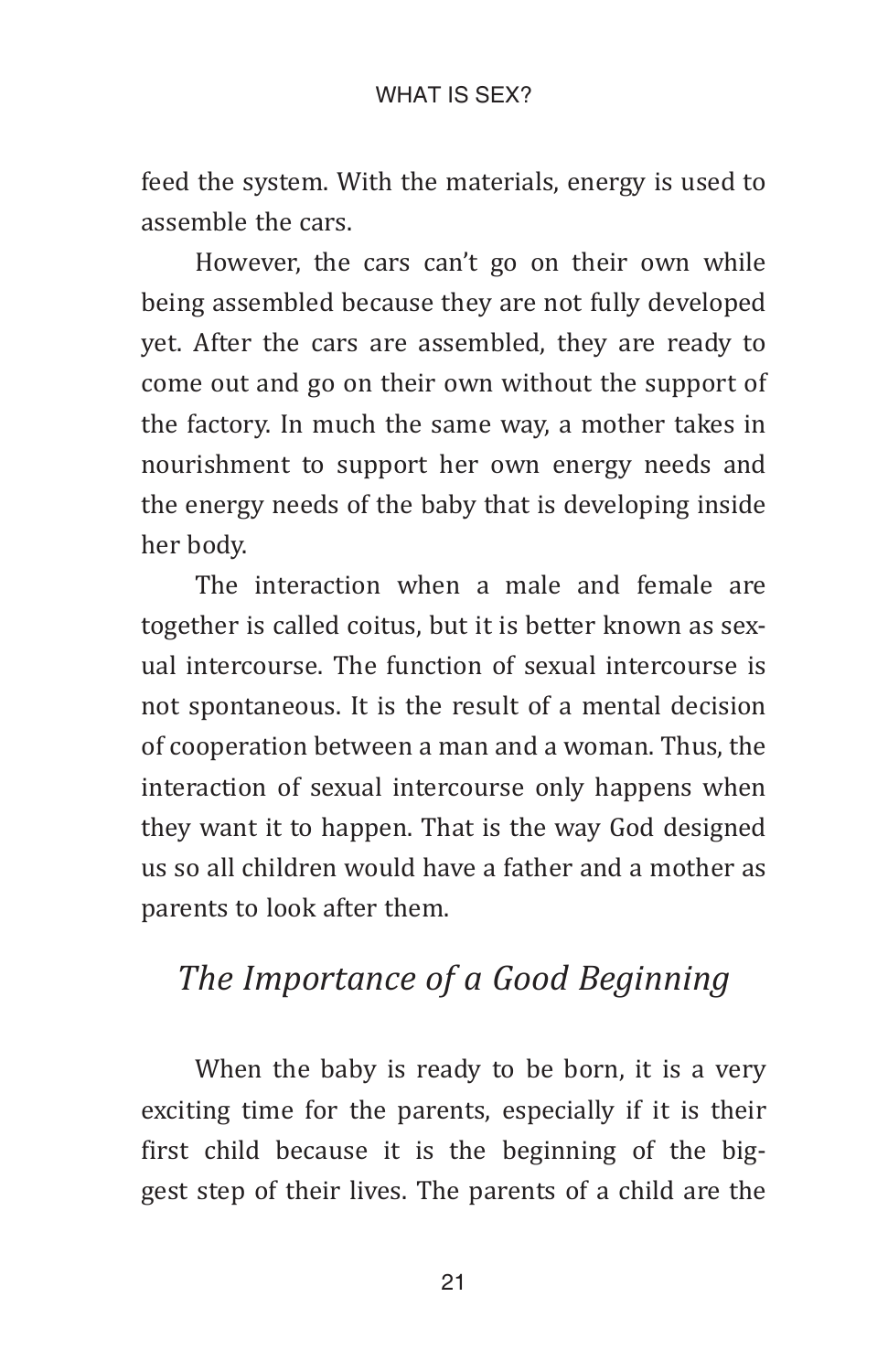woman who is the mother and the man who fathered the baby by providing sperm to fertilize the ovum. This is a shared responsibility of the love they hopefully have for each other. It is the priceless gift of a new life from their own bodies for them to invest their future into. It is their gift to each other.

Parents are supposed to care for and look after their children until they are grown up into mature adults, until they can take care of themselves and any children they may have. However, all too often, those who have reached adolescence and are able to have children do not take proper care of them. And yet everyone *knows* they should by the guilt that they feel deep inside when they consider escaping the responsibility of looking after their children.

Sexual intercourse is also known as making love or having sexual pleasure with another person of the opposite sex. This is the main reason men and women are attracted to each other: to become married partners and live the rest of their lives together before and after becoming parents

However, to really be making love to another person requires far more than consenting to share sexual pleasure. It demands a lifetime of commitment to being a clean, responsible, and honorable person for your spouse (marriage partner) and any children you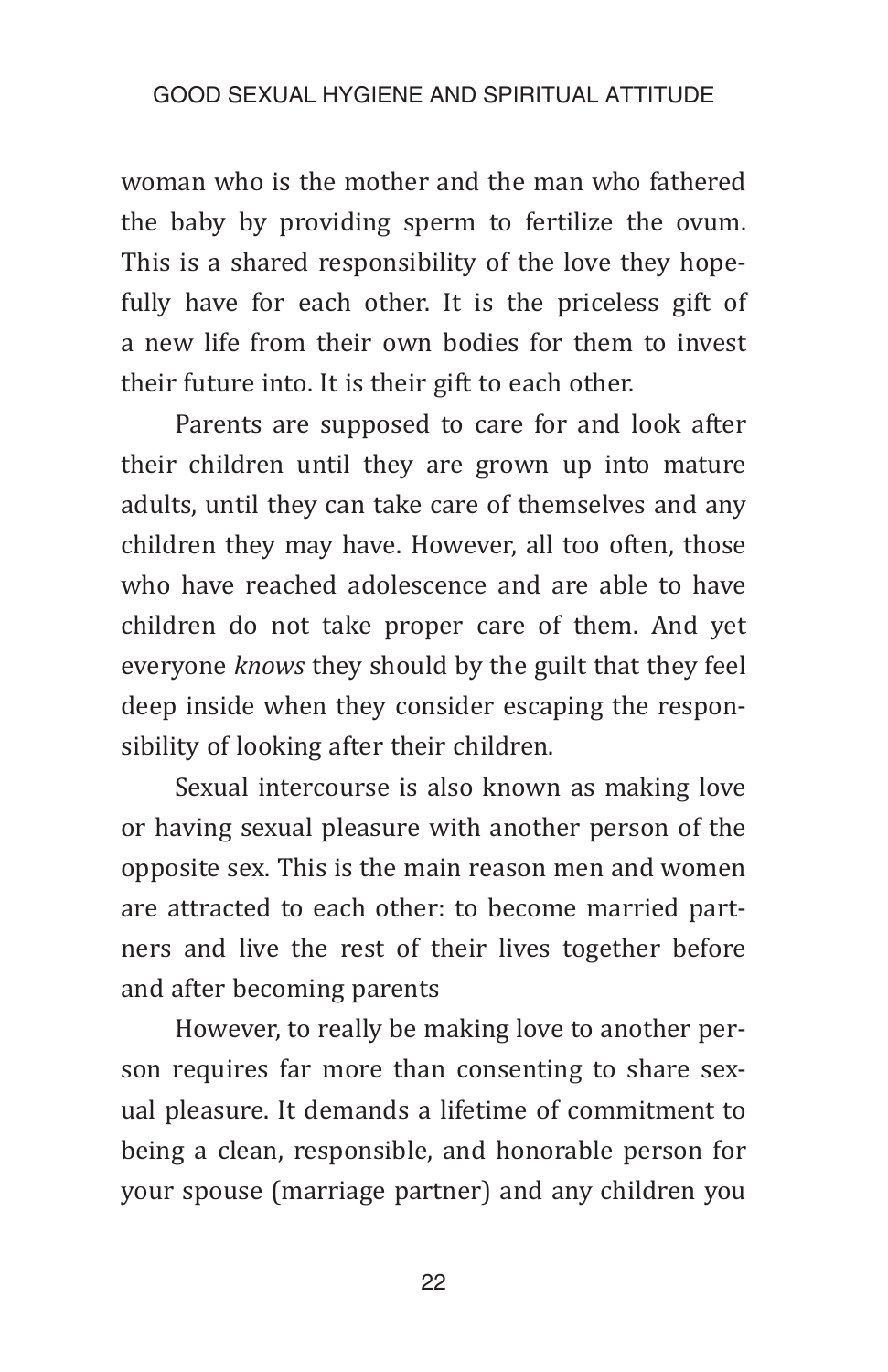#### WHAT IS SFX?

may have. The biblical law from the Almighty Creator of the universe indicates that when a man and woman live together they should be as husband and wife. They should commit themselves to looking after each other and their children.

The privilege of sexual relationship is a very serious responsibility. It is not to be considered lightly, just as being in control of a car or an airplane is a serious responsibility. You can see the joy of being able to drive a car or fly a plane long before you can drive or fly. This is so because first you must qualify for a license. To qualify, you must prove to an examiner that you are mature enough and skilled enough to handle the vehicle safely. Similarly, it takes time training to manage the responsibilities that go with the license of marriage and with raising children.

To train yourself for marriage, you must want to develop a mature attitude. That means taking a stand to be obedient to good and responsible advice from your parents and teachers. You also need to finish your schooling, *grow to wisely appreciate the value of constructive criticism,* and learn how to work.

Also, you should learn the responsibilities of living such as controlling yourself and being able to get along with other people in all types of situations.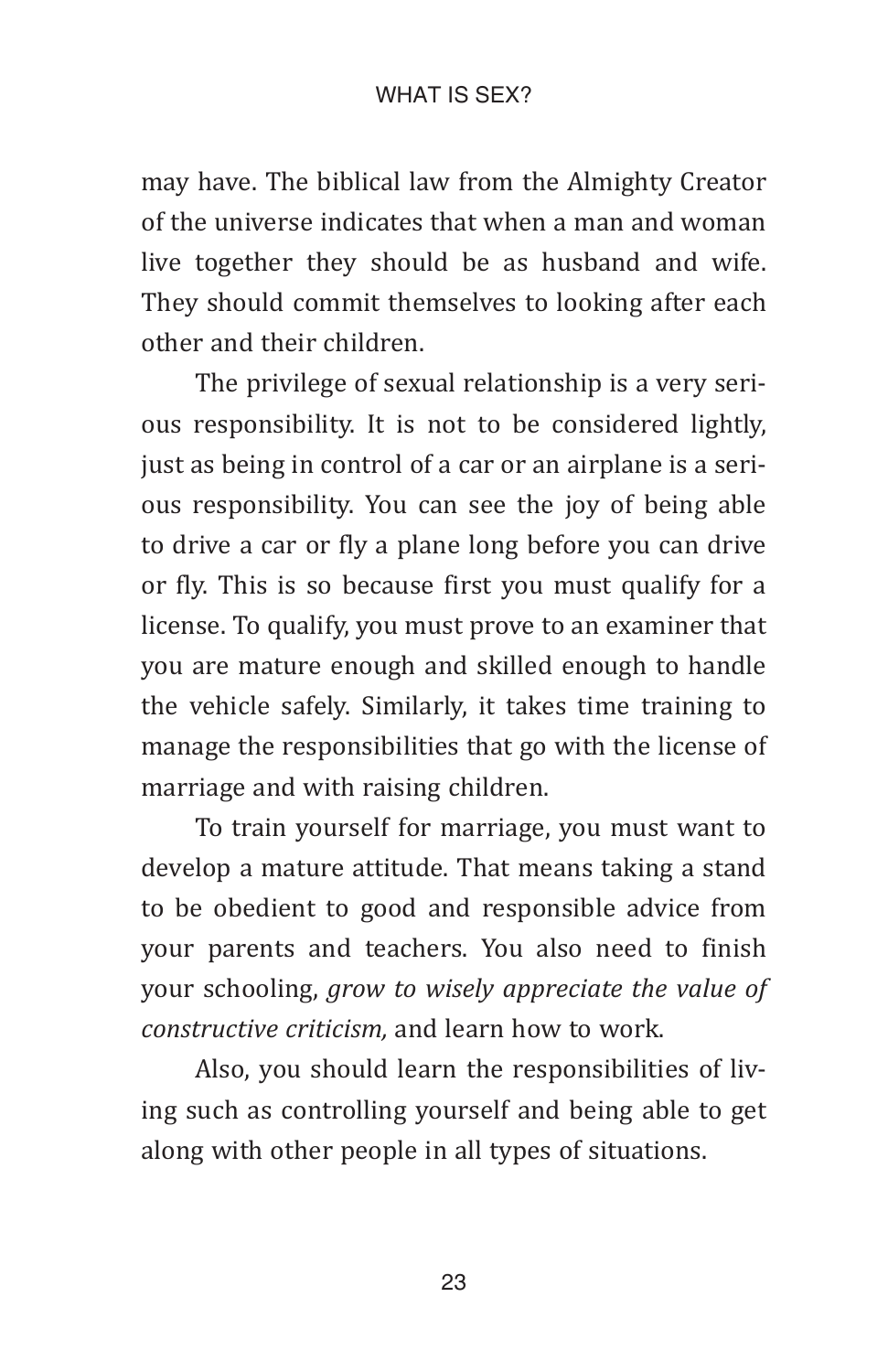#### ANTHONY AI FXANDER MORRIS

Then will come the biggest test of all. You need to experience standing alone for what is right when your peers are trying to convince you to do wrong. Only then will you be a well-seasoned mature individual able to manage the responsibilities of marriage and appreciate its rewards.

### *The Most Rewarding Choice*

A good rewarding marriage demands a lot of hard work, dedication, and having a caring heart for others.

Shirking the responsibilities that should go along with sexual intimacy will cause grief that far outweighs the short-lived pleasures from coitus. Sincere companionship, security, and trust are values we all long for more than gold. Live together with a sworn vow to live for each other. Otherwise, you will want to leave yourself a convenient and irresponsible way out.

Is your love sincere, or is it something fleeting that is here today and gone tomorrow when problems come up as they will?

There is a good spiritual way to live as a male or female that bestows blessed sexuality in our lives. This way will make your life the happy one the Creator of the universe wants us to enjoy. This we know from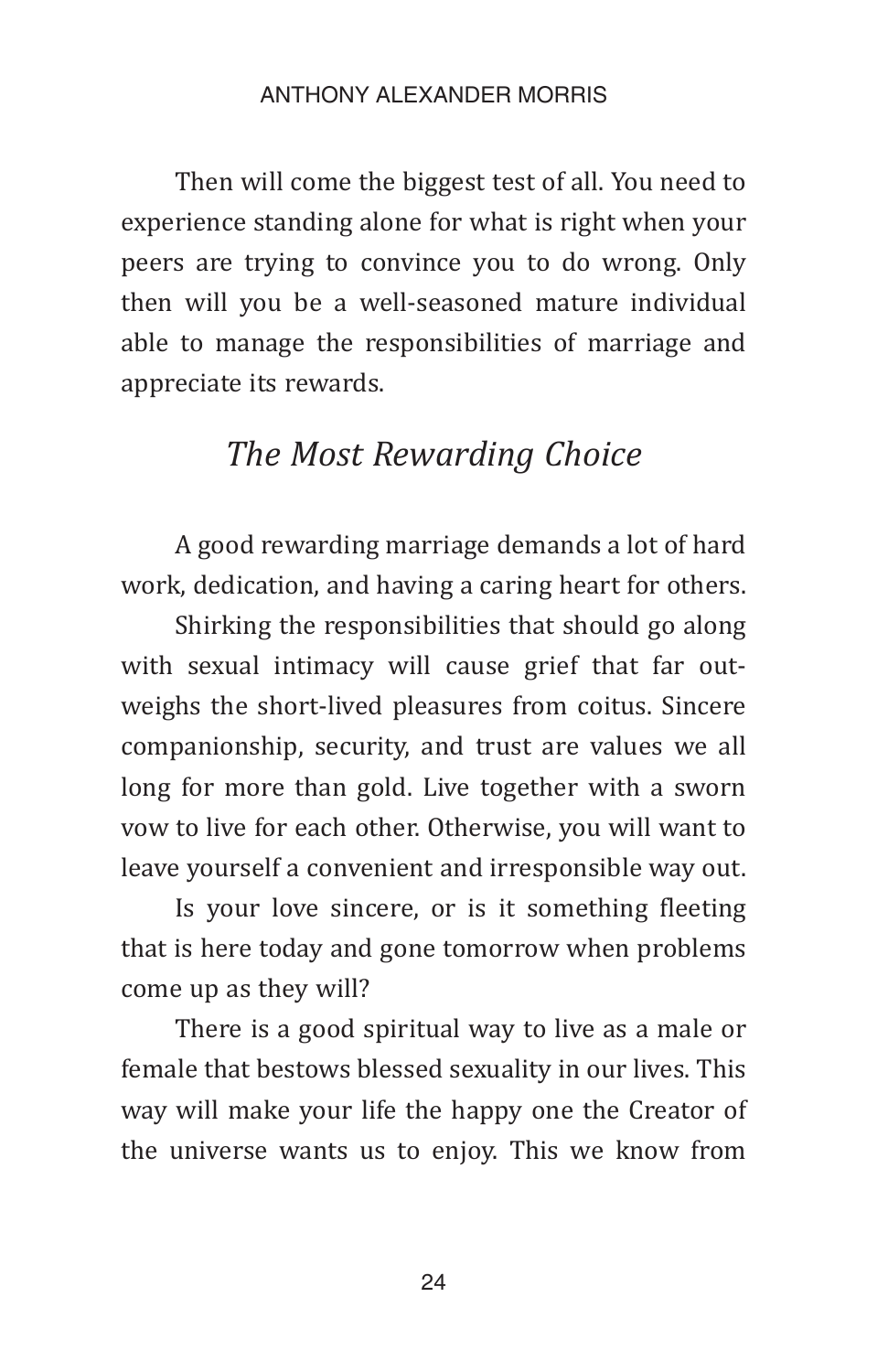the tranquility of natural beauty we experience when we are out in any unspoiled wilderness area of nature.

Other choices take us in a different direction where we can live an irresponsible dirty life, the type of life that the evil influences of immoral sexuality try to lure us to desire. By the corruption around us, we can see man has promoted a lot of indecent adulterous attitudes as the way to enjoy life. However, the inner spirit in us knows it is wrong. Consider with sensible judgment the tempting insane stress associated with pornography and prostitution. Tempting illusions are put before us to shatter our good moral spirit. We face their enticing stress every day in the polluted world that man has made for himself. The stress to indulge in evil encourages us to give up our good moral beliefs. The commercialized overbearing influential traits of the society we live in make the good appear to be undesirable and the bad to look appealing.

Haters of loving kindness and goodness will try to make the bad look good and desirable. They try to persuade us to think the wrong time for sexual relations is the right time. However, capitulating to this temptation always causes unhappiness and regret and often emotional and medical problems as well. Immoral sex at any time, or passionate love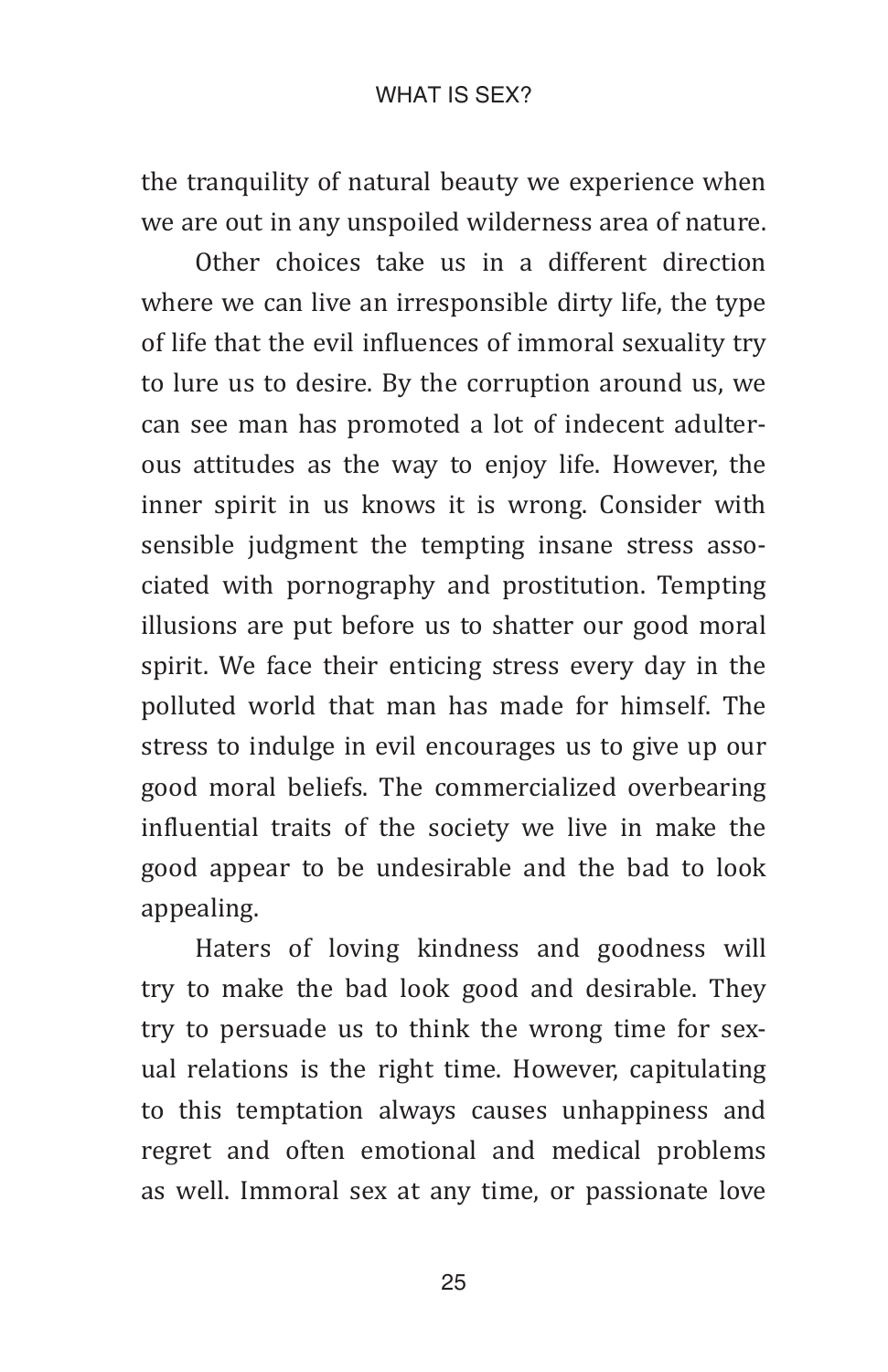at the wrong time, has shattered many young adults' futures—sometimes beyond hope of recovery.

Because the Bible contains many wise statements that have been medically proven to be preventive advice and protection against becoming a victim of bad choices, I like to think of it as an operating manual from the Creator. By staying loyal to its instructions, we can avoid the painful results of impulsive temptation-driven behavior.

One of the instructions says, "If you really sincerely love someone and desire to have sexual intercourse with that person, then marry him or her first." We can say we believe this or that about sex before marriage. However, because of our deep down sense of the truth and what's right, we feel uneasy about the rightfulness of sexual intimacy without first being married.

After some time of indulging in sex before marriage, some of those practicing this become calloused against the sensed immorality of it. We *forget* the sensed guilt feeling when we repeatedly indulge in any form of immorality; we shut it out as though we are ignorant of it being wrong. As we become comfortable with the practice of an immoral habit, we develop a more accepting attitude toward experiencing more degenerate sexual conduct. With this in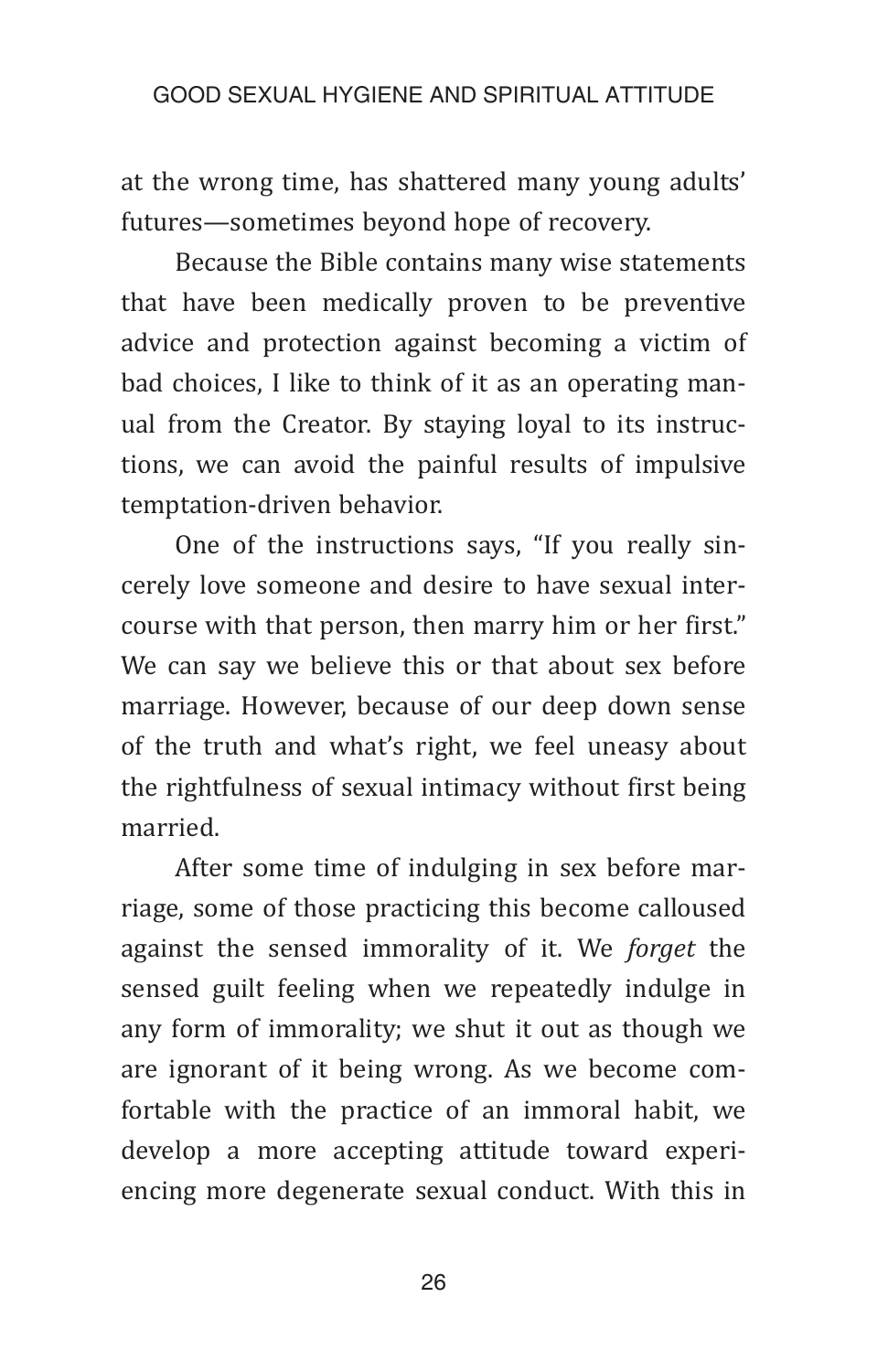mind, we should try to avoid all immoral practices because it always ends up destroying happiness in a relationship.

Those who prepare themselves throughout their youth to be well-seasoned mature individuals who understand their moral responsibilities live much happier lives. In marriage, they survive and recover from hardships much better, especially if they are with a mature responsible mate because they are a united front. Therefore, everyone should go through all the prerequisites of maturing before marriage. Discipline yourself to abstain from engaging in sexual intercourse before a sincere and responsible marriage to prevent insecure tension. Sincere and responsible people who love one another will dedicate their lives to each other through marriage because they both naturally want to. With this type of dedication, longterm faith becomes established, and the sensed threat of unhappiness is removed.

Sex is a factor of the good and bad outcome to practically everything we do in life. Therefore, it is very important for everyone to try and do what is best for all concerned. This is important because sexual intimacy produces babies that need parents to love them for the rest of their lives. That also includes not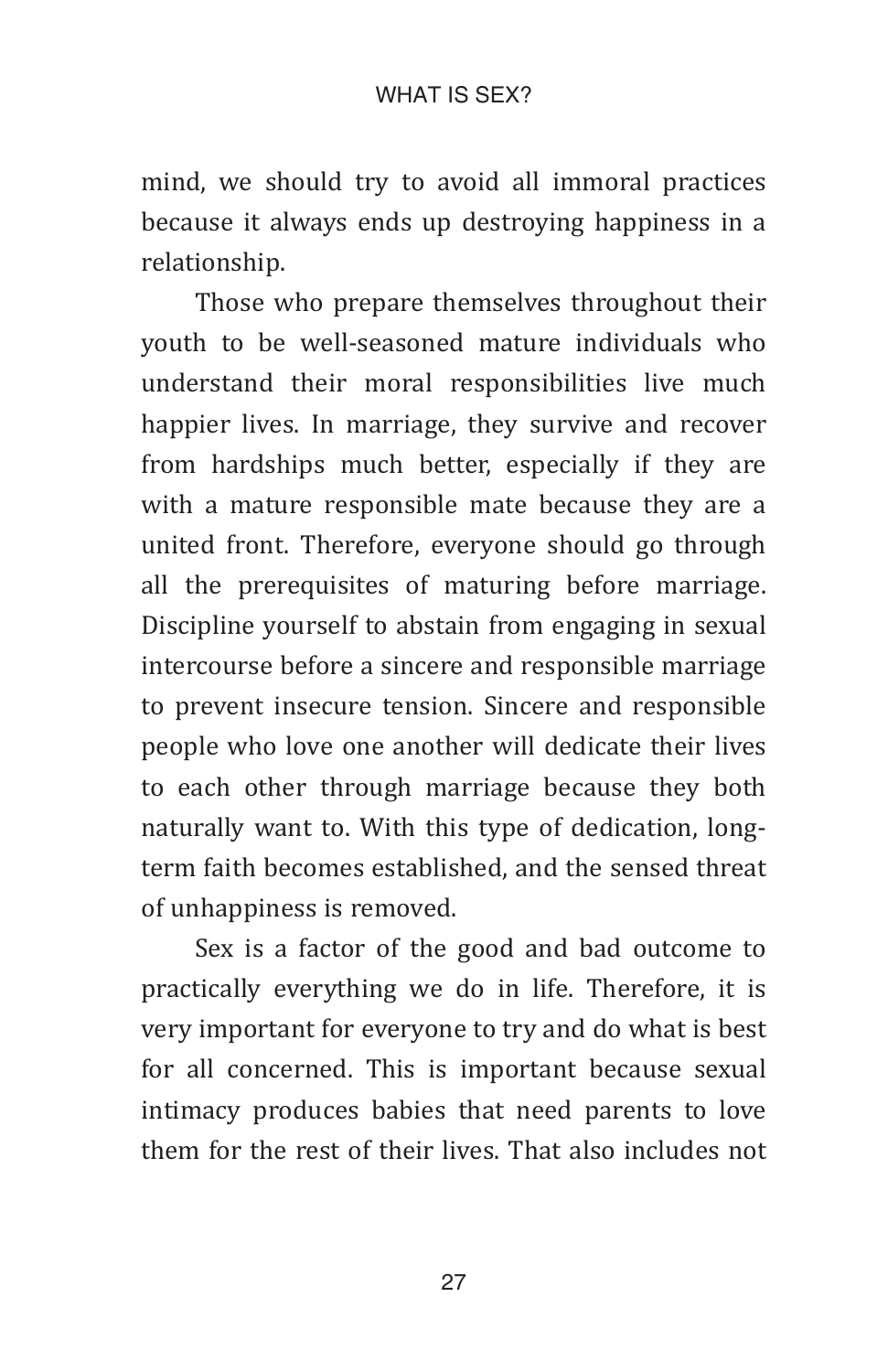#### Anthony Alexander Morris

being a hypocrite or ashamed of discussing the subject of sex with your children.

Explaining sex to your child can be a great bonding experience. The subject of sexuality and where babies come from usually leads to technical questions, theirs and yours. It is a very good idea to have a medical dictionary on hand to refer to as these questions arise.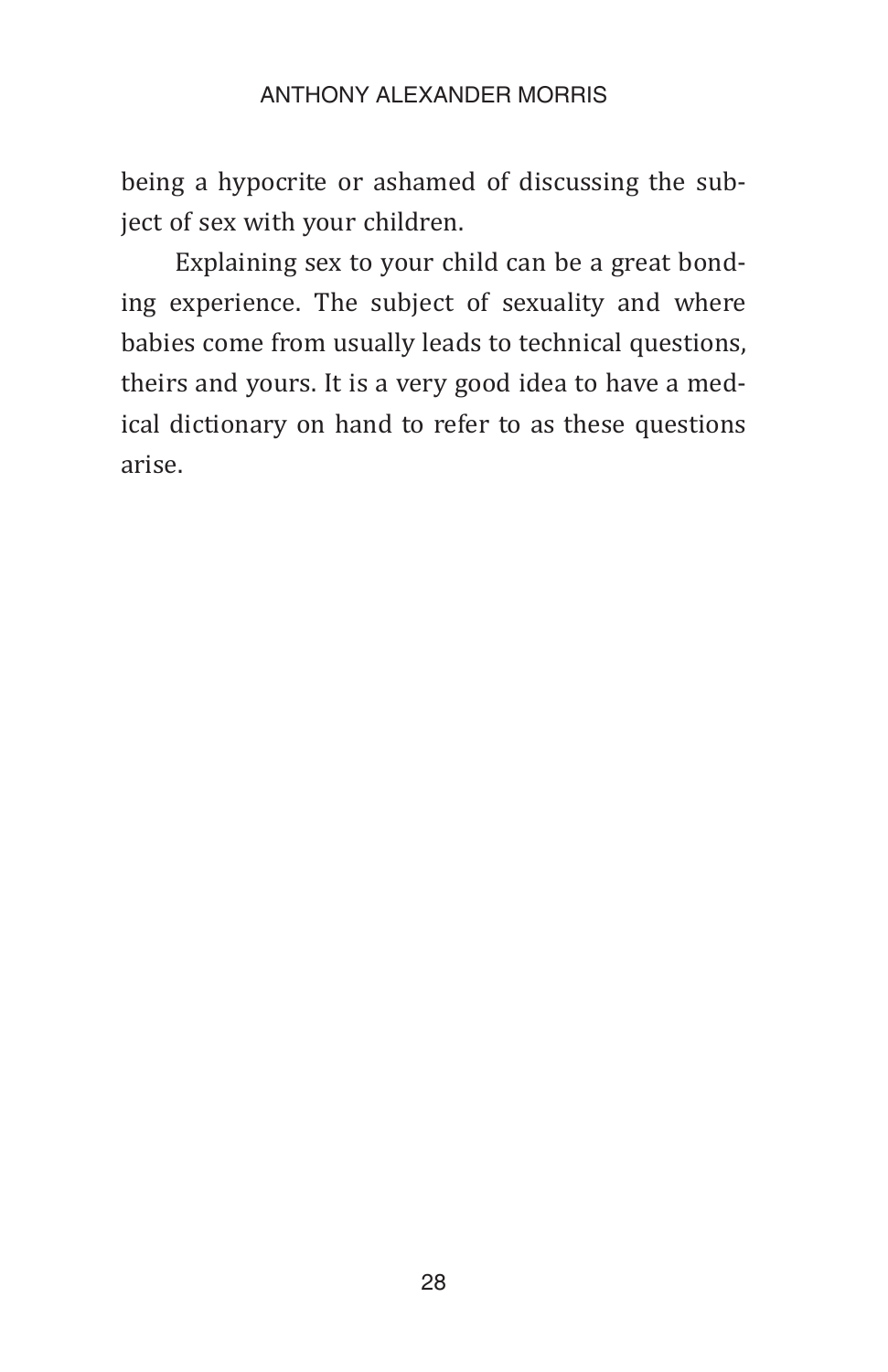## What Science Knows About Where We Came From

Some of you may feel a need to put up a resistance to terms like Creator and biblical law. However, I find it impossible to describe our beginning in any other way because of the overwhelming amount of solid scientific evidence that supports the existence of a creator. I find it ludicrous that some scientists still give evolutionary theories any credibility since experiments to prove the authenticity of the evolutionists' evidence have discovered the opposite: not one shred of evidence presented to support evolutionary theory hasn't been exposed to be a fraudulent lie. (Some of the evidence discussed here reflect what I learned from the recorded lectures, "Creation in Symphony" by Dr. Carl Baugh, PhD.).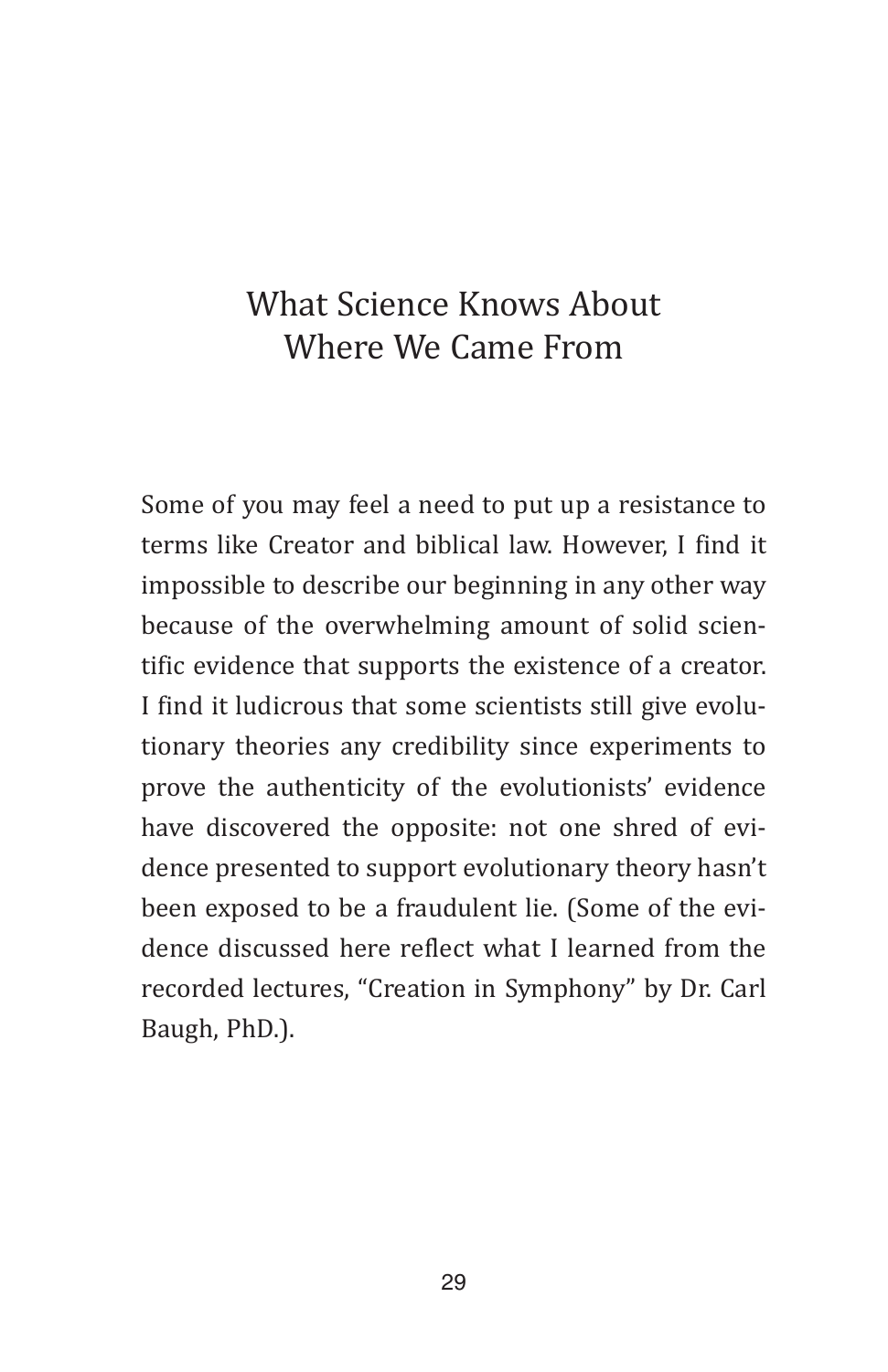## *Creatures of Bone and Tooth*

Two powerful pieces of evidence presented to support evolution were the Piltdown Man and the Nebraska Man. Here is a summarized history of their legitimacy:

In 1912, *amateur* archaeologist announced the discovery near Piltdown, East Sussex, England, of a skull which clearly linked man's origin to apes. Although the find met with some controversy at the time, it wasn't until forty-one years later that advanced techniques proved conclusively the Piltdown Man skull was a hoax. New technical forensic equipment revealed that plaster and artificially aged human skull bones had been molded together with the lower jawbone and teeth bones of an ape.

The first reported evidence of an anthropoid primate in America, *Hesperopithecus* (commonly known as the Nebraska Man), consisted of a mere tooth found by rancher Harold Cook in 1917. Cook thought it looked somewhat like a human tooth and something like an ape's tooth and eventually submitted it for scientific examination. Declared in 1922 as evidence of an ape graduating to a man, it was used in 1925 to help win the famous Scopes Trial in Dayton,